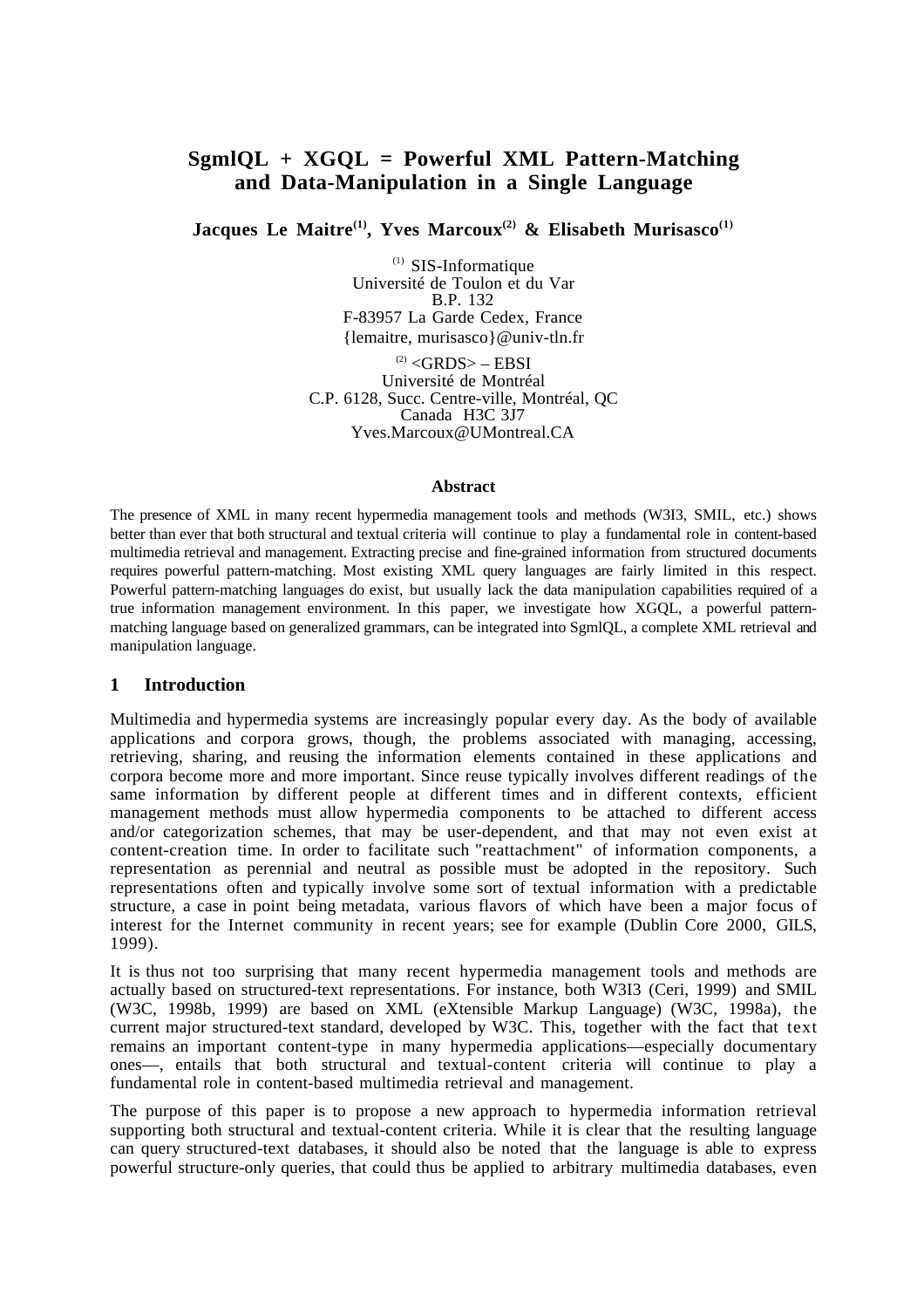without any textual content. The language also has a link-traversal operator that allows directly querying hypermedia databases (such as intranet- and extranet-webs, as well as *the* Web).

Information retrieval in structured text has been extensively studied, so we need to explain how our approach differs form earlier proposals. Early efforts towards structured-text retrieval include extensions to traditional models, such as the relational model, various IR models, and objectoriented databases. A brief survey of these early efforts can be found in (Navarro et al., 1995), where the authors also discuss why these approaches do not satisfactorily address the problem of querying structured-text databases with both structural and textual-content criteria.

Novel approaches usually impose some sort of "flexible structure" to the database, most often a hierarchical one, and allow the formulation of mixed structural and textual-content criteria. A brief survey of such approaches is also given in (Navarro et al., 1995). Following (Gonnet et al., 1987), the kind of structure imposed on the database is usually a variant of context-free grammars (CFGs) (Hopcroft et al., 1999), which is quite natural for structured text. Modern flavors of these include SGML and XML document-type definitions (DTDs) and schemas (W3C, 2000b). One of the least restrictive model for database structure is given by the well-formedness constraints of XML. Incidentally, it is the model underlying both SgmlQL (Harie et al. 1996) and XGQL (Marcoux et al., 1997).

When it comes to the actual retrieval operations, the various proposed models vary greatly. Usually, there is a pattern language, more or less directly related to CFGs, supplemented by various mechanisms such as variable-binding, pattern-combination and data-manipulation operations, and even embedding in a full-fledged programming language. Of course, the purely combinatorial expressiveness of the pattern language has a significant impact on the expressiveness and flexibility of the resulting retrieval language.

One of the most expressive pattern language is that of *p-strings*, introduced in (Gonnet et al., 1987). Several other pattern languages have been proposed, among which tree-matching (Kilpeläinen et al., 1992, 1993), two-dimensional templates (Kuikka et al., 1997), PAT expressions (Salminin et al., 1992), and others (Navarro et al., 1995). In the conclusion of (Kilpeläinen et al., 1993), the authors mention that a "serious" pattern-matching language should include a negation operation, which would allow search criteria defined in terms of *not matching* a given pattern. In (Marcoux et al., 1997), a very powerful pattern language was introduced, based on generalized grammars, which subsumes CFGs in expressiveness, and adds various operations, *including* negation and conjunction. Because of these operations, the pattern language is strictly more powerful than CFGs. To our knowledge, this is the most expressive pattern language ever proposed as a basis for structured-text retrieval. The query language defined in (Marcoux et al., 1997) is hereafter referred to as XGOL (for XML Generalized-grammar Ouery Language).<sup>1</sup>

Another track of development was foreseen (and maybe actually triggered) by Gonnet and Tompa, when they mentioned in the conclusion of (Gonnet et al., 1987) that the functional approach was likely to be a suitable foundation for a semantic model of p-strings. Perhaps the most comprehensive achievement in this line is SgmlQL, a complete functional language integrating some of the p-string pattern-matching capabilities in the form of OQL-like queries.

As noted in (Navarro et al., 1995) (and as can be expected intuitively), there is usually a tradeoff between the expressiveness of the pattern language and the complexity of query evaluation. Not surprisingly, then, the query evaluation algorithm of XGQL has a fairly high (though polynomialtime) complexity, which makes it prohibitive in some settings. On the other hand, SgmlQL has a linear query evaluation algorithm, but lacks the full expressiveness of p-strings, let alone that of generalized grammars. There are (intuitively) simple queries that are not expressible in SgmlQL, because they rely intrinsically on pattern-matching capabilities that exceed those of the language.

Our proposal is to integrate the powerful pattern-matching capabilities of XGQL into SgmlQL, in order to increase its expressiveness. A side-effect is to provide XGQL with full search-results postprocessing capabilities, which it totally lacks. The resulting language is to our knowledge the most powerful structured-text retrieval and processing language proposed so far in the literature. Our

 $\overline{a}$ 

 $1$  XML<sup>TM</sup> is a product of W3C®; XGQL is an independent proposal by Yves Marcoux.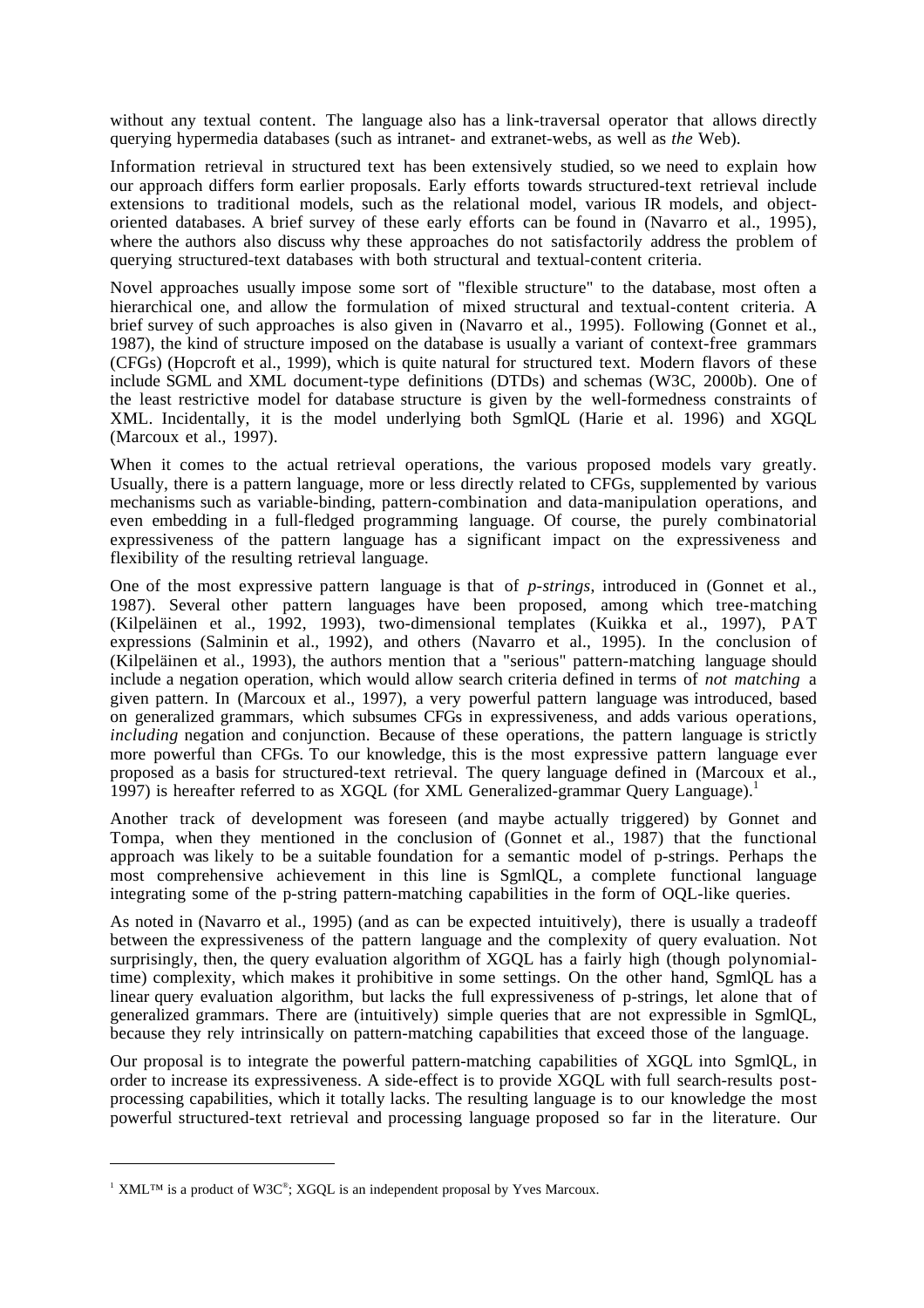proposed integration allows extracting small- to medium-sized portions of the database, and feeding them one at a time into an XGQL engine for local, fine-grained pattern-matching. Thus, the complexity of the XGQL pattern-matching can be limited, and need not relate to the size of the full database. The interest of this approach is supported, at least intuitively, by the fact that using powerful pattern-matching seems most natural in "local" settings, where fairly small portions of the database are thoroughly scrutinized for complex patterns. Macroscopic, higherlevel manipulations and/or selections are not as naturally expressed as pattern-matching.

The remainder of this paper is organized as follows. The next two sections are respectively dedicated to overviews of XGQL and SgmlQL. Section 4 outlines how the proposed integration of the two languages can be defined. Section 5 looks at how the resulting language relates to other existing proposals. Finally, a short conclusion follows.

# **2 XGQL**

## **2.1 Intuitive overview**

As mentioned earlier, a document-base is a well-formed XML document instance. To define XGQL queries, we start with the formalism of CFGs, which we slightly modify so that it generates only strings (document instances) satisfying the XML well-formedness constraints. We add patterns, based on normal regular expressions, for matching textual content (#PCDATA) and generic IDs. Then, we add the SGML DTD constructors "|", "\*", "+", and "?", as well as negation "!" and conjunction "^" operators. The OR "|" constructor is not really new to CFGs, being often used as a shorthand in writing CFGs. The XML sequence operator "," is not syntactically included; instead, we represent it implicitly by juxtaposition, as is customary in CFGs.

Some basic patterns can be used to match textual content and generic IDs. These are essentially normal regular expressions. Such basic patterns can be combined, using the above constructors, to define (possibly recursively) more complex ones. For example, given any two patterns  $\alpha$  and  $\beta$ , the pattern  $\langle \alpha \rangle$   $\langle \beta \rangle$  will match any segment of the form  $\langle id \rangle$  *text* $\langle id \rangle$ , where *id* matches  $\alpha$  and *text* matches β. The pattern  $\alpha \mid \beta$  will match any segment matching either  $\alpha$  or  $\beta$ ;  $\alpha \land \beta$  will match any segment matching both α and β; !α will match any (well-formed) segment not matching  $α$ . Note that the choices of formalisms for matching textual content and generic IDs are entirely orthogonal to the rest of the model. In (Marcoux et al., 1997), these were also based on generalized grammars.

Note that the SGML unordered sequence operator "&", which we exclude, is also not present in XML. Our reason for excluding it is that it would not increase expressiveness, yet, as noted indirectly in (Kilpeläinen et al., 1993), it would lead to a complexity blow-up in query-evaluation. Moreover, most uses of "&" can be replaced by conjunctions without a blow-up in query size. For example, A & B & C is equivalent to the conjunction of the following 4 conditions: being a sequence of exactly three elements; containing A anywhere; containing B anywhere; and containing C anywhere.

Constructors "\*", "+", and "?" are well-know not to increase the expressive power of CFGs. The negation operator "!" does increase expressiveness, allowing for example the definition of the non-context-free language {*ww* | *w*∈{"<A></A>", "<B></B>"}<sup>\*</sup>}. By de Morgan's law, negation with OR automatically gives conjunction. Conjunction by itself (without negation) also increases expressiveness, allowing for example the definition of the non-context-free language { "<A></A>" "<B></B>"<sup>n</sup> "<C></C>"<sup>n</sup> |  $n \ge 0$  }. Care must be taken when adding negation to grammars because, since patterns are defined recursively, it could lead to inconsistencies, as in  $A \rightarrow 'A$ . But there turns out to be a simple restriction that guarantees consistency.

A query is simply a generalized grammar of the kind just described. It might seem natural to imagine a query as being a pattern searched for in the document-base, and returning as results all segments matching it. However, there would be two drawbacks to such an approach. First, it would prevent us from writing a query returning only part of the searched pattern, for example: look for *A* followed by *B*, but return only *A*. Second, it would prevent us from expressing global context criteria in the grammar itself, for example: look for  $\hat{A}$ , but only in the first sub-element of the document-base. Therefore, we define query-matching at the document-base level. Thus, in order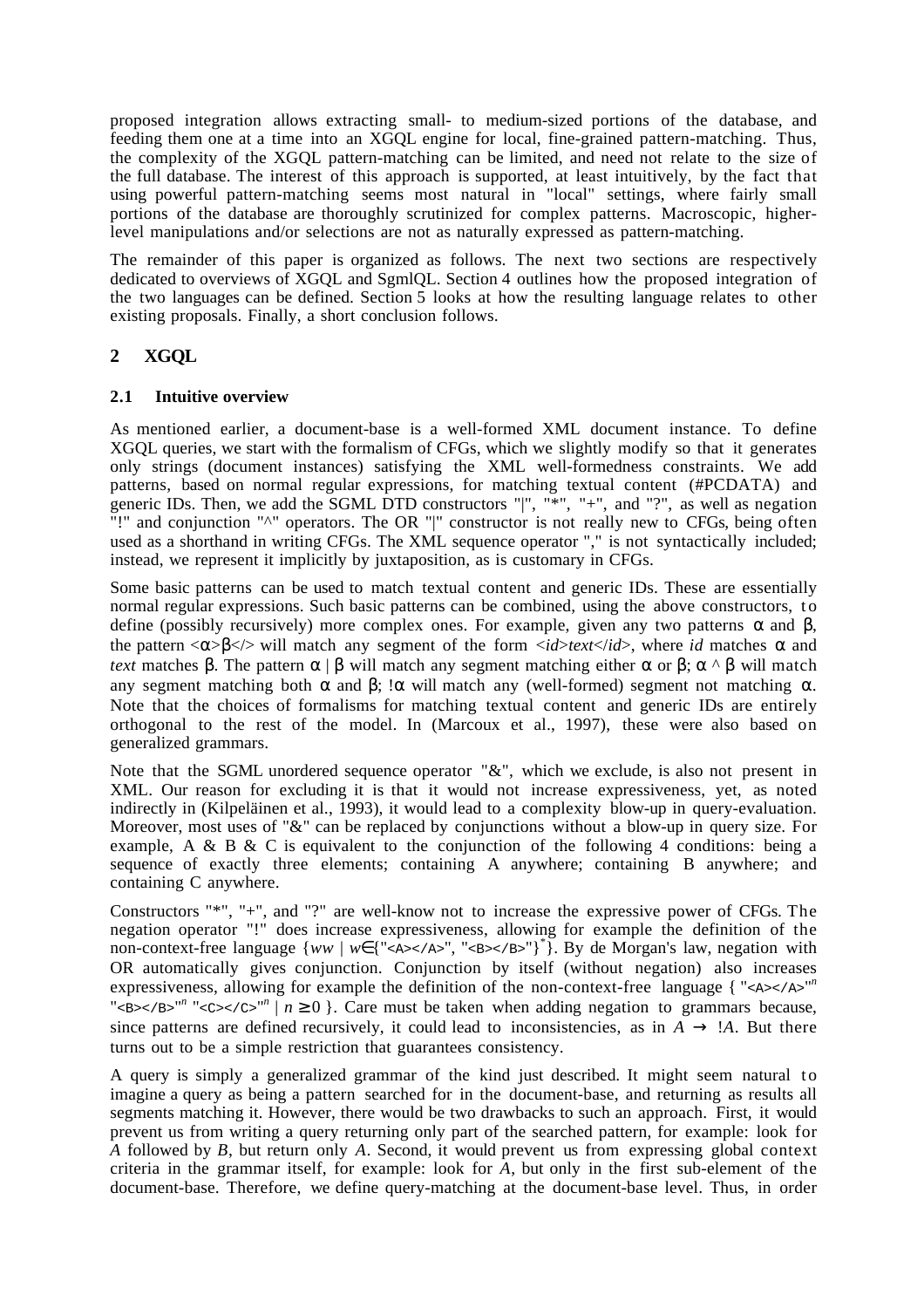to return results, a query has to match the whole document-base; if it does, then it can also return portions of the document-base as results, based on indications included in the query itself. If we are in fact interested by *all* occurrences of some pattern *A* in the document base, it is straightforward to transform *A* into a query that matches the whole document-base, and returns as results the portions of the document-base matching *A*.

The indications as to which parts of the document-base should be returned as results of the query, are given by marking some sub-patterns of the grammar with the underscore character "\_". For example, if we were searching for *A* followed by *B*, but wanted to return *A* only, we would write: \_*A B*. The segments of the document-base that match marked sub-patterns are combined, based on the notion of *parse-tree*, to determine the overall result of the query. Apart from this mechanism, there is no way to process or manipulate the content of the document-base. This can be explained by the fact that XGQL was originally designed for purely navigational uses (Sévigny et al., 1996). In contrast, the integration with SgmlQL allows arbitrarily sophisticated manipulations of XGQL query results.

The theoretical background pertaining to generalized grammars will be the object of a separate paper, as will the detailed query-evaluation algorithm of XGQL. In (Marcoux et al., 1997), XGQL is presented using a data model that covers acyclic hypertext as well as XML well-formed documents; here, we adopt the simpler data model consisting of only XML well-formed documents. Thus, a document-base is any well-formed XML document instance. For a more thorough discussion of XGQL, the reader is referred to (Marcoux et al., 1997).

# **2.2 Queries**

We define an *XGQL-query* as a tuple  $Q=(V, G, T, S, P)$ , where *V* is a finite non-empty set of *nonterminals* (sometimes called *variables*), *G* is a finite non-empty set of *genID characters*, *T* is a finite non-empty set of *text characters* (sometimes called *terminals*),  $S \in V$  is a distinguished nonterminal called the *start-symbol*, and  $P$  is a set of at most  $|V|$  *productions*, each of the form *A*→α, where *A*∈*V* is called the *left-hand side* of the production, and α, the *right-hand side* of the production, is a *Q-expression*, as defined hereafter. For each  $A \in V$ , there is at most one production in *P* with a left-hand side equal to *A*; this production, if it exists, is called the *A*-production. Globally, *P* must satisfy a morphological condition, called the *no-RSMN* (no recursively selfmatching negation) condition, which will be discussed later. Without loss of generality, we assume in the formal discussion that  $T$  is a subset of the Unicode character repertoire minus { $\leq$ ,  $\leq$ ,  $\leq$ , "[", "]" }, and that *G* is a subset of  $T - \{$  "/" }.

The notion of *Q-expression*, for a given query *Q*, is defined recursively as follows (the definition uses the auxiliary notions of *genID-expressions* and of *text-expressions*, which are only partly defined for the moment):

- 1. For all  $w \in G^+$ , *w* is a genID-expression.
- 2. For all  $w \in T^*$ , [*w*] is a text-expression.
- 3. Any text-expression is a *Q-*expression.
- 4. For each *A*∈*V*, *A* is a *Q-*expression.
- 5. If α and β are *Q*-expressions, then, so are  $\alpha$ , (α?), (α\*), (α+), (!α), (α β), (α | β), and (α ^ β).
- 6. If  $\gamma$  is a genID-expression and  $\alpha$  is a *Q*-expression, then  $\langle \gamma \rangle \alpha \langle \rangle$  is a *Q*-expression.

GenID-expressions are patterns that can match generic identifiers within XML documents, and text-expressions are patterns that can match text (#PCDATA) segments. The forms defined above simply match "themselves" within XML documents; for instance, [] matches the empty string (""). We shall extend these definitions later, when we introduce a concrete syntax. *Q*expressions, on their side, are patterns that can match well-formed segments within XML documents. We often omit parentheses in *Q-*expressions when it causes no ambiguity.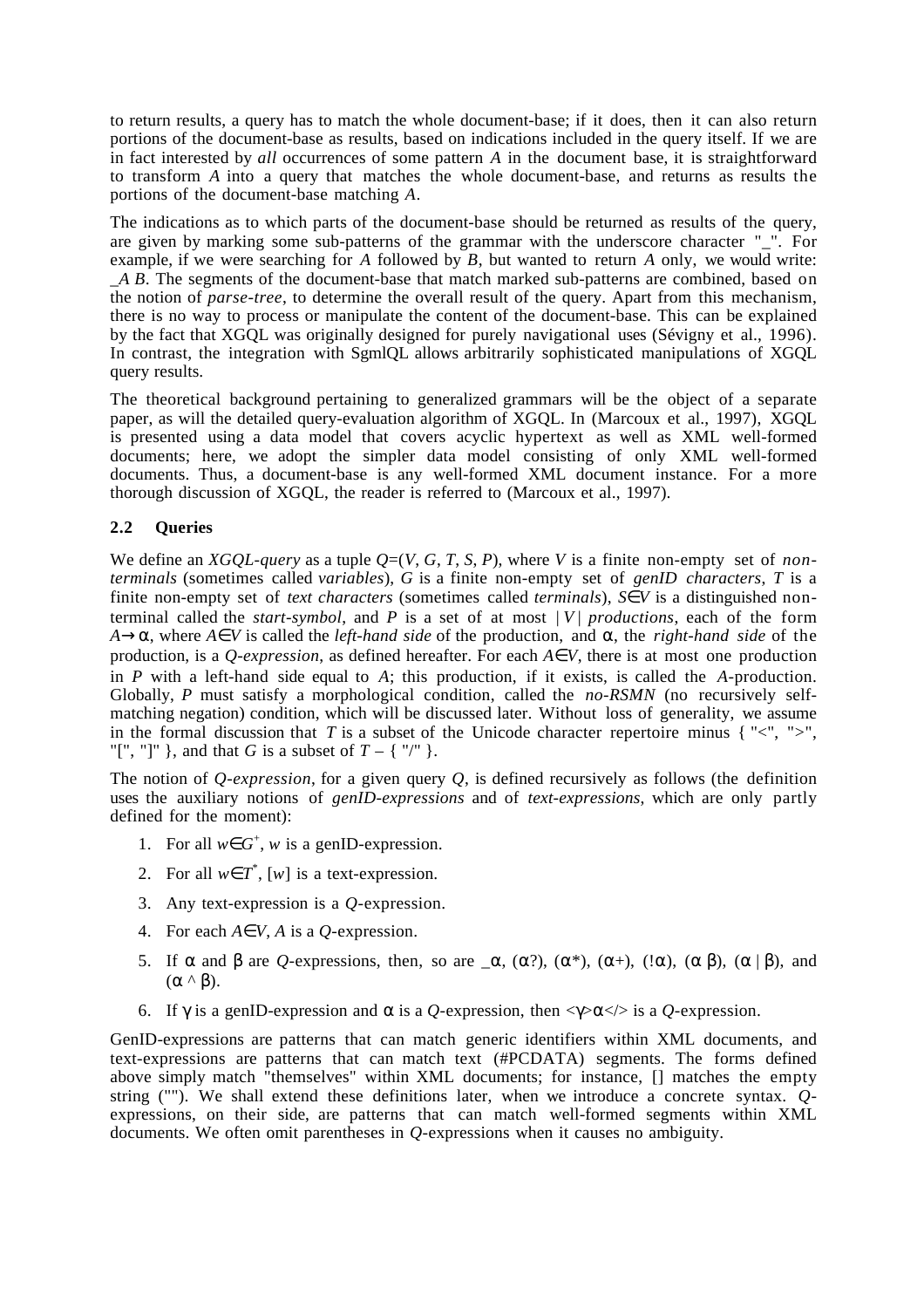## **2.3 Matching**

Before we assign meaning to *Q-*expressions, we must make sure that our introduction of negations does not lead to inconsistencies. We argue that the appropriate framework for this discussion is set-theoretic. In this setting, each production  $A \rightarrow \alpha$  is viewed as the set-theoretic equation  $A = \alpha$ , and the whole set of productions *P* is viewed as a system of set-theoretic equations. The operations represented by juxtaposition,  $!, |, \wedge, *, +$ , and ? are respectively concatenation of sets of strings, set-complementation, set-union, set-intersection, Kleene-star, positive Kleene-star, and union with  $\{m\}$  (the empty-string singleton). The  $\langle\gamma\rangle\propto\langle\langle\rangle$  construction represents the following operation on the sets of strings  $\gamma$  and  $\alpha$ :

$$
\bigcup\nolimits_{w \in \gamma} (\{ "<" w ">" \} \alpha \{ "<" w ">" \}).
$$

Note that complementation is with respect to the set of well-formed XML fragments. The underscore character "\_" has no special meaning at this time, so it can be considered to represent the identity function.

It is easy to show that, if we restrict ourselves to the usual CFG constructors (or, equivalently, if we use neither ! nor  $\land$ ), then the usual CFG derivation operation applied to XGOL queries always generates (as it does in CFGs) *simultaneous minimal* solutions for all variables in the query. For example, derivation applied to  $A \rightarrow (A \ A) \mid \langle K \rangle$  [] generates {" $\langle K \rangle \langle K \rangle$ "}", which is the minimal of an infinite number of values of *A* satisfying the equation. However, when we add complementation (!), then simultaneous minimal solutions for all variables do not always exist; in fact, the system of equations can even be inconsistent. For instance, the production  $A \rightarrow (A)$ represents the equation  $A = \text{comp}(A)$ , and is readily seen not to have any solution. The system of equations  $A \rightarrow (B)$  and  $B \rightarrow (A)$  has infinitely many solutions, but no simultaneous minimal solutions for both *A* and *B*. Note that being inconsistent (i.e., not having any solution) is quite different from having the empty set as the minimal solution:  $A \rightarrow A$  has the empty set as its minimal solution, whereas  $A \rightarrow (A)$  has no solution at all.

Nevertheless, there turns out to be a simple, linear-time verifiable, morphological restriction on a set of productions that guarantees it to be consistent. This restriction, which is the *no recursively self-matching negation* (no-RSMN) condition mentioned earlier, is intuitively that there be no "pathological" recursion of the style *A*→(!*A*). Moreover, it is possible to define a notion of *jointminimality* (slightly different from *simultaneous* minimality) on the solutions to a set of productions, in such a way that there always exists a unique jointly-minimal solution whenever the set of productions satisfies the no-RSMN condition. Thus, any XGQL query is guaranteed to possess a unique jointly-minimal solution. For each *Q*-expression α, we define the *language of* α, denoted  $L(\alpha)$ , as the set of strings obtained by interpreting the constructors in  $\alpha$  as the operations described above, and assigning to the non-terminals in  $\alpha$  their set-theoretic value in the unique jointly-minimal solution to the set of productions of *Q*. We say that a string σ *matches* α (or, inversely, that α *matches* a string σ) iff σ∈*L*(α).

## **2.4 Result of a query**

To define the result of a query, we introduce the notions of *segment* and *parse-tree*. Let ∆ be a well-formed XML document instance. We denote by ||Δ|| the length of Δ, as a string of Unicode characters. A *segment* of  $\Delta$  is a pair of integers  $\sigma = (x, y)$  such that  $x \le y$ ,  $x \ge 0$ , and  $y \le ||\Delta||$ . The *text* of  $\sigma$ , denoted  $\Delta(\sigma)$ , is the string of characters going from position *x*+1 to position *y* in  $\Delta$ . Note that  $\Delta = \Delta(0, ||\Delta||)$ . We say σ is *empty* if  $\Delta(\sigma) =$  "", that is, iff  $x = y$ . The *concatenation* of a segment  $\sigma = (x, y)$  to a segment  $\sigma' = (x', y')$ , denoted  $\sigma | \sigma'$ , is undefined if  $y \neq x'$ , or else defined as the segment  $(x, y')$ .

We say a segment  $\sigma = (x, y)$  is *well-formed* iff it is empty or, else, the three following conditions are met: (1)  $\Delta(\sigma)$ , as an XML document fragment, is well-formed; (2) if  $\Delta(\sigma)$  starts with a character other than "<", then  $x > 0$  and character position  $x$  in  $\Delta$  is ">"; (3) if  $\Delta(\sigma)$  ends with a character other than ">", then  $y < ||\Delta||$  and character position  $y+1$  in  $\Delta$  is "<". The sole purpose of this additional constraint on well-formedness of segments (as compared to well-formedness of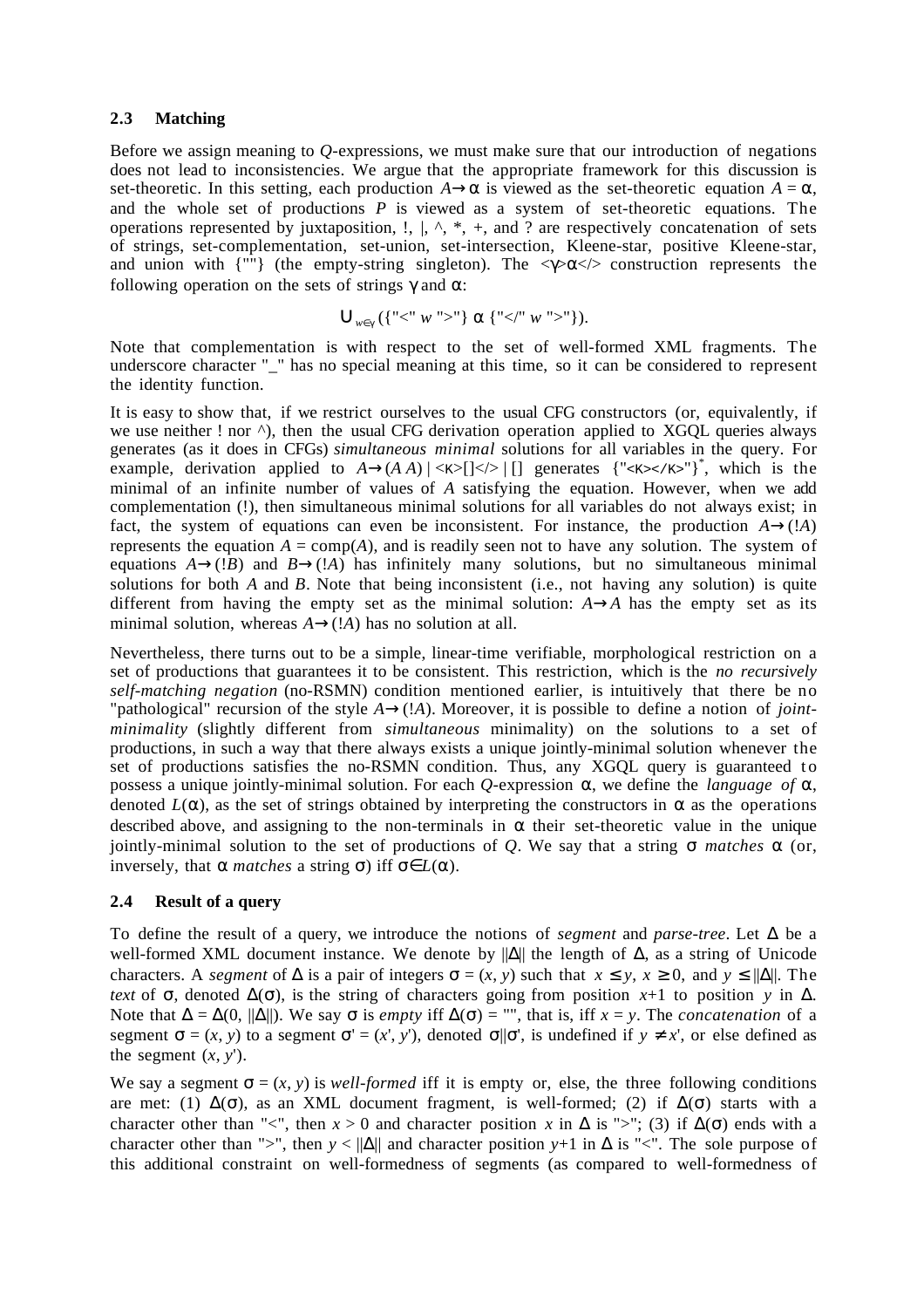strings) is to make sure that text-expressions can only match whole #PCDATA segments (or empty segments).

Let  $\chi$  be a *Q*-expression,  $\Delta$  a well-formed XML document instance, and  $\sigma$  a well-formed segment of ∆. A χ*-parse-tree for* σ is a finite ordered rooted tree Π with the following properties:

- 1. Each vertex *v* of  $\Pi$  has two labels: an associated expression, denoted  $\varepsilon(v)$ , and an associated segment, denoted  $\sigma(v)$ . For all *v*,  $\varepsilon(v)$  is a *Q*-expression and  $\sigma(v)$  is a wellformed segment of ∆.
- 2. If *r* is the root of  $\Pi$ ; then,  $\varepsilon(r) = \chi$  and  $\sigma(r) = \sigma$ .
- 3. For all vertex *v* of  $\Pi$ , if  $\varepsilon(v)$  is of the form  $\alpha$ , then *v* has a unique child with associated expression  $\alpha$  and associated segment  $\sigma(v)$ .
- 4. For all vertex *v* of  $\Pi$ , if  $\varepsilon(v)$  is of the form  $(\alpha^2)$ , then either  $\sigma(v)$  is empty and *v* has no child, or *v* has a unique child with associated expression  $\alpha$  and associated segment  $\sigma(v)$ .
- 5. For all vertex *v* of Π, if  $ε(v)$  is of the form  $(α^*)$ , then either  $σ(v)$  is empty and *v* has no child, or *v* has two children  $v_1$  and  $v_2$  such that  $\varepsilon(v_1) = \alpha$ ,  $\varepsilon(v_2) = (\alpha^*)$ , and  $\sigma(v) =$ σ( $v_1$ )||σ( $v_2$ ).
- 6. For all vertex *v* of  $\Pi$ , if  $\varepsilon(v)$  is of the form  $(\alpha+)$ , then either *v* has a unique child  $v_1$  such that  $\varepsilon(v_1) = \alpha$  and  $\sigma(v) = \sigma(v_1)$ , or *v* has two children  $v_1$  and  $v_2$  such that  $\varepsilon(v_1) = \alpha$ ,  $\varepsilon(v_2) =$ ( $\alpha$ +), and  $\sigma(v) = \sigma(v) / ||\sigma(v^2)$ .
- 7. For all vertex *v* of  $\Pi$ , if  $\varepsilon(v)$  is of the form  $(\alpha)$ , then *v* has no child and  $\Delta(\sigma(v)) \notin L(\alpha)$ .
- 8. For all vertex *v* of Π, if  $\varepsilon$ (*v*) is of the form (α β), then *v* has two children *v*<sub>1</sub> and *v*<sub>2</sub> such that  $\varepsilon(v_1) = \alpha$ ,  $\varepsilon(v_2) = \beta$ , and  $\sigma(v) = \sigma(v_1) || \sigma(v_2)$ .
- 9. For all vertex *v* of  $\Pi$ , if  $\varepsilon(v)$  is of the form  $(\alpha | \beta)$ , then *v* has a unique child  $v_1$  such that  $\varepsilon(v_1) = \alpha$  or  $\varepsilon(v_1) = \beta$ , and  $\sigma(v) = \sigma(v_1)$ .
- 10. For all vertex *v* of Π, if  $\varepsilon$ (*v*) is of the form (α ^ β), then *v* has two children *v*<sub>1</sub> and *v*<sub>2</sub> such that  $\epsilon(v_1) = \alpha$ ,  $\epsilon(v_2) = \beta$ , and  $\sigma(v) = \sigma(v_1) = \sigma(v_2)$ .
- 11. For all vertex *v* of  $\Pi$ , if  $\varepsilon(\nu) = A$  for some  $A \in V$ , then *v* has a unique child  $v_1$  such that  $\varepsilon(v_1)$ is the right-hand side of the *A*-production and  $\sigma(v) = \sigma(v_1)$ .
- 12. For all vertex *v* of Π, if  $\varepsilon$ (*v*) is a text-expression, then *v* has no child and  $\Delta(\sigma(v))$  matches  $\mathcal{E}(v)$ .
- 13. For all vertex *v* of  $\Pi$ , if  $\varepsilon(v)$  is of the form  $\langle \gamma \rangle \alpha \langle \rangle$ , then *v* has a unique child  $v_1$  for which  $\varepsilon(v_1) = \alpha$ , and  $\sigma(v) = (x, y)$  and  $\sigma(v_1) = (x_1, y_1)$  are such that  $x_1 > x+1$ ,  $y_1 < y-1$ ,  $\Delta(x+1, x_1-1)$ 1) matches  $\gamma$ , and  $\Delta(\sigma(v)) = ("<^{\prime\prime} \Delta(x+1, x_1-1) \leq \Delta(\sigma(v_1)) \leq \Delta(x+1, x_1-1) \leq \Delta(x+1, x_1-1)$ .

Iff  $\sigma = (0, ||\Delta||)$  and  $\gamma = S$ , we also say that  $\Pi$  is a *Q-parse-tree for*  $\Delta$ .

It can be shown that, for all well-formed segment σ and all *Q-*expression χ, there exists a χ-parsetree for  $\sigma$  iff  $\Delta(\sigma) \in L(\gamma)$ . Thus, our notion of parse-tree is similar to that of CFGs.

We say a vertex of Π is *marked* iff its associated expression is of the form \_α. The *result* of Π, denoted  $\rho(\Pi)$ , is the ordered (possibly empty) list of (possibly empty) segments  $\sigma(v_1)$ ,  $\sigma(v_2)$ , ...,  $\sigma(v_n)$ , where  $v_1, v_2, ..., v_n$  is the ordered list of marked vertices encountered during a preorder traversal of Π.

The *compiled form* of a well-formed XML document instance  $\Delta$ , denoted  $\kappa(\Delta)$ , is obtained from  $\Delta$ as follows: (1) all ignorable white-space and comments are removed; (2) all entity-references and marked-sections are resolved; (3) all attribute specifications are transformed into subelements of the form <@attrib-name>normalized-attrib-value</@attrib-name>. The "@" character being illegal in XML genIDs, markup introduced here cannot conflict with the original document markup. The compiled form of documents allows uniform treatment of elements and attributes, and constitutes a useful "canonical" representation of documents.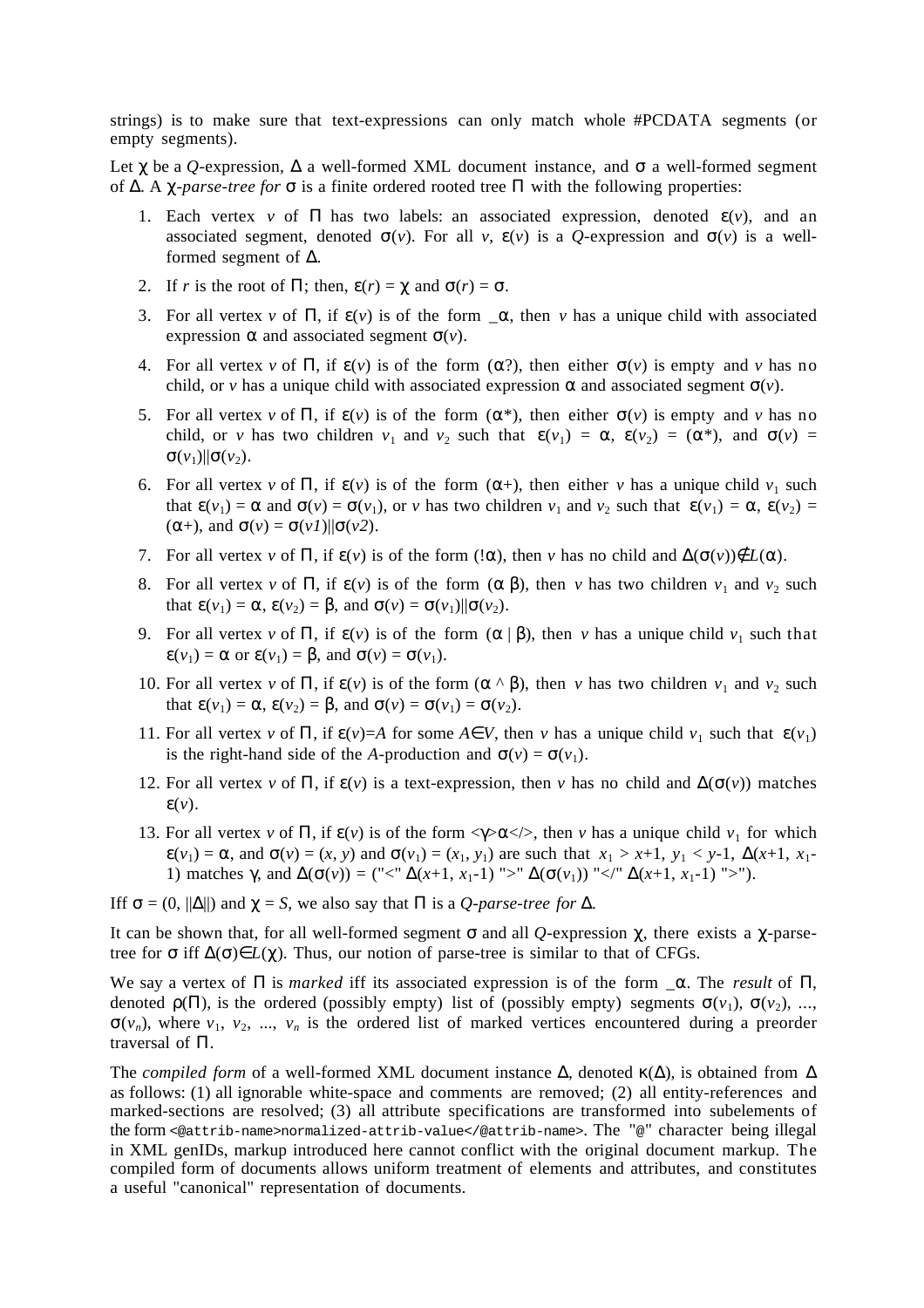Finally, we say that a query *Q matches* a well-formed XML document instance ∆ iff there exists a *Q*-parse-tree for κ(∆). The *result* of *Q on* ∆, denoted *Q*(∆), is defined as:

 $\bigcup_{\Pi \text{ is a } O\text{-parse-tree for }\kappa(\Delta)} \{ \rho(\Pi) \}.$ 

Thus,  $Q(\Delta) \neq \emptyset$  iff *Q* matches  $\Delta$ .

### **2.5 Concrete syntax**

We introduce a concrete syntax for XGOL queries, and extend the forms of genID- and textexpressions.

The sets *G* of genID characters and *T* of text characters are always as in XML. For all  $w \in G^+$ , *w*, !*w*, *w*%, and !*w*% are genID-expressions, which respectively match: the string *w*, any string of *G*<sup>+</sup> except *w*, any string of  $G^+$  that starts with *w*, and any string of  $G^+$  that does not start with *w*;  $\ast$  is a genID-expression that matches all of  $G^+$ . For all  $w \in T^+$  comprising only letters, digits, and spaces, [*w*], [ $|w|$ , [ $w$ <sup>\*</sup>, ], and [ $|w^*|$ ], are text-expressions, which respectively match: all strings of  $T^*$  that contain *w* as a phrase, all strings of  $T^*$  that do not contain *w* as a phrase, all strings of  $T^*$  that contain a phrase that starts with *w*, and all strings of  $T^*$  that do not contain a phrase that starts with *w*; [ $\frac{1}{2}$ ] is a text-expression that matches all of  $T^*$ , and [] is a text-expression that matches only the empty string. As has been pointed out earlier, the languages of genID- and textexpressions are entirely orthogonal to the rest of the model; thus, the languages presented here are mere illustrations of the possibilities.

The meaning of constructors  $\vert$ ,  $\star$ ,  $\star$ ,  $\cdot$ ,  $\vert$ ,  $\cdot$ ,  $\cdot$ ,  $\cdot$ ,  $\cdot$ ,  $\cdot$ ,  $\cdot$ ,  $\cdot$ ,  $\cdot$ ,  $\cdot$ ,  $\cdot$ ,  $\cdot$ ,  $\cdot$ ,  $\cdot$ ,  $\cdot$ ,  $\cdot$ ,  $\cdot$ ,  $\cdot$ ,  $\cdot$ ,  $\cdot$ ,  $\cdot$ ,  $\cdot$ ,  $\cdot$ ,  $\cdot$ ,  $\cdot$ ,  $\cdot$ ,  $\cdot$ ,  $\cdot$ , presented above. As earlier, we often omit parentheses when it leads to no ambiguity; juxtaposition,  $\land$ , and  $\parallel$  are assumed to associate left.

An XGQL query is specified by writing its productions using the concrete syntax. All nonterminals (except %) are denoted by identifiers of the form #name. The productions are written as a sequence of *production specifications*, each of the form "#name = *expression* ;". Non-terminal % cannot be specified in the query, and is always assumed to be specified as:

$$
\frac{1}{6} = \frac{1}{6} * | < \frac{1}{6} > \frac{1}{6} < \frac{1}{6} > \frac{1}{6} < \frac{1}{6} > \frac{1}{6} < \frac{1}{6} < \frac{1}{6} > \frac{1}{6} < \frac{1}{6} < \frac{1}{6} < \frac{1}{6} > \frac{1}{6} < \frac{1}{6} < \frac{1}{6} > \frac{1}{6} < \frac{1}{6} < \frac{1}{6} > \frac{1}{6} < \frac{1}{6} < \frac{1}{6} > \frac{1}{6} < \frac{1}{6} > \frac{1}{6} < \frac{1}{6} > \frac{1}{6} < \frac{1}{6} > \frac{1}{6} < \frac{1}{6} > \frac{1}{6} < \frac{1}{6} > \frac{1}{6} < \frac{1}{6} > \frac{1}{6} < \frac{1}{6} > \frac{1}{6} < \frac{1}{6} > \frac{1}{6} < \frac{1}{6} > \frac{1}{6} < \frac{1}{6} > \frac{1}{6} < \frac{1}{6} > \frac{1}{6} < \frac{1}{6} > \frac{1}{6} < \frac{1}{6} > \frac{1}{6} < \frac{1}{6} > \frac{1}{6} < \frac{1}{6} > \frac{1}{6} < \frac{1}{6} > \frac{1}{6} < \frac{1}{6} > \frac{1}{6} > \frac{1}{6} < \frac{1}{6} > \frac{1}{6} > \frac{1}{6} > \frac{1}{6} > \frac{1}{6} > \frac{1}{6} > \frac{1}{6} > \frac{1}{6} > \frac{1}{6} > \frac{1}{6} > \frac{1}{6} > \frac{1}{6} > \frac{1}{6} > \frac{1}{6} > \frac{1}{6} > \frac{1}{6} > \frac{1}{6} > \frac{
$$

Thus, % will match any well-formed segment whatsoever. The start-symbol is always assumed to be non-terminal #S. The part "#name =" can be omitted from at most one production specification, in which case " $\#s =$ " is assumed.

If no production is specified for non-terminal #S, then it is assumed to be specified as:

 $#S = %$  ( $#R$  | <%> $#S$   $\leq$  / >) % ;

In this case,  $\#R$  can in effect be considered to be a pattern that is searched for in the whole document-base, regardless of the context in which it occurs. A colon ":" at the beginning of a production specification is interpreted as "#R ="

GenID-expressions of the form  $w \in G^+$  are allowed outside the usual construct <.>.</>>.</>></>; they are then an abbreviation for  $\langle w \rangle$   $\langle \rangle$ . The ";" at the end of the last production specification can be omitted.

## **2.6 Example**

Let  $\Delta = \kappa("*D<*E = 'a'>*summer(E(E(E(E(E(E(E(E(E)/(E)/(E)/(E)/(E)/(E)/(E)/(E)/(E)/(E)/(E)/(E)/(E)/(E)/(E)/(E)/(E)/(E)/(E)/(*$ <D><E><@T>a</@T>summer</E><G>summit</G></D> 0 1 2 3 4 0123456789012345678901234567890123456789012

Character positions are given in origin 0 for easy locating of segments. For example,  $\Delta(26, 39)$  = "<G>summit</G>". Note that  $\kappa(\Delta) = \Delta$ , because  $\Delta$  is already in compiled form.

Now let query *Q* be specified by: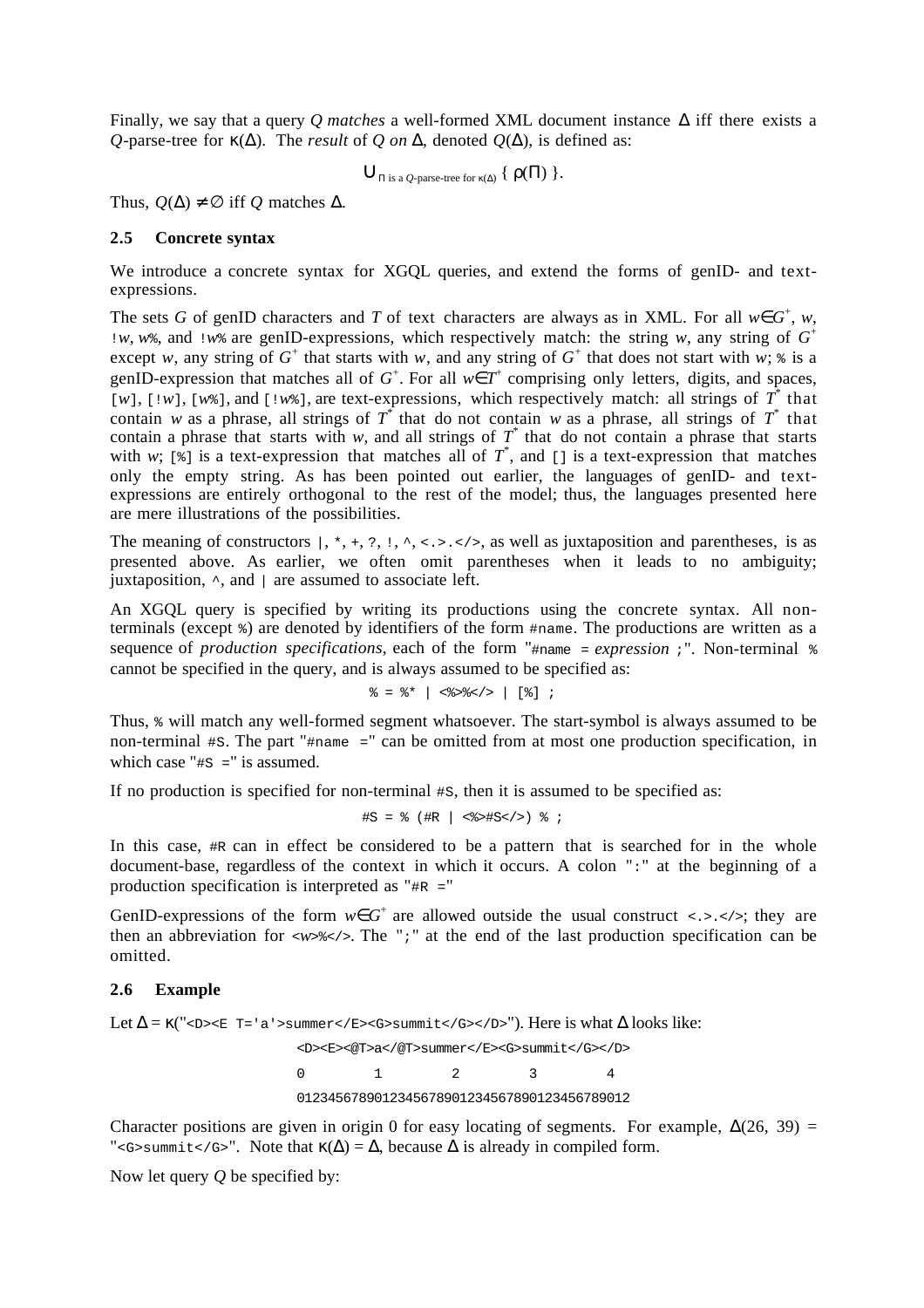$:$  <%>(% <%>[a]</> %) ^ (% [summ%] %)</> ;

Recall that the colon ":" means " $\#R =$ ", and that  $\#S$  has a default specification, which we have not overriden.

This query retrieves all #PCDATA sections containing a word starting with summ and having a sibling element containing the word a. Both the #PCDATA section and the sibling element in question are returned in the results. We use the notation  $[(x_1, y_1), (x_2, y_2),...]$  to denote lists of segments. We claim that  $Q(\Delta) = \{[(6, 16), (16, 22)]\}$ . There is only one result because there is only one #S-parse-tree for ∆. A representation of that parse-tree is shown in Figure 1 (we do not expand vertices that have % as an associated expression).



**Figure 1 - Example parse-tree**

The segments associated to the marked vertices encountered during a preorder traversal of the parse-tree are (6, 16) and (16, 22), in that order; hence, the result of the query. The reader might want to try and build other parse-trees for the given document and query, and see that there is no way to build a parse-tree other than the one shown.

### **2.7 Implementation issues**

Although the semantics of XGQL involves parse-trees, it is not necessary to build them explicitly for query execution. The dynamic-programming algorithm of Cocke-Younger-Kasami for CFGs can be extended to support the new constructors of XGQL, as well as the generation of results. The query execution algorithm runs in  $O(n^3)$ , where *n* is the maximum number of direct children of any element in the document, which is often surprisingly low in practice, even for large documents. If we consider the query as part of the input, the run time increases by a factor of  $O(m)$ , where *m* is the length of the query, with an additive component of  $O(m^2)$  for query preprocessing  $(O(m^3)$  for optimized queries; see next paragraph). To this, we must add a time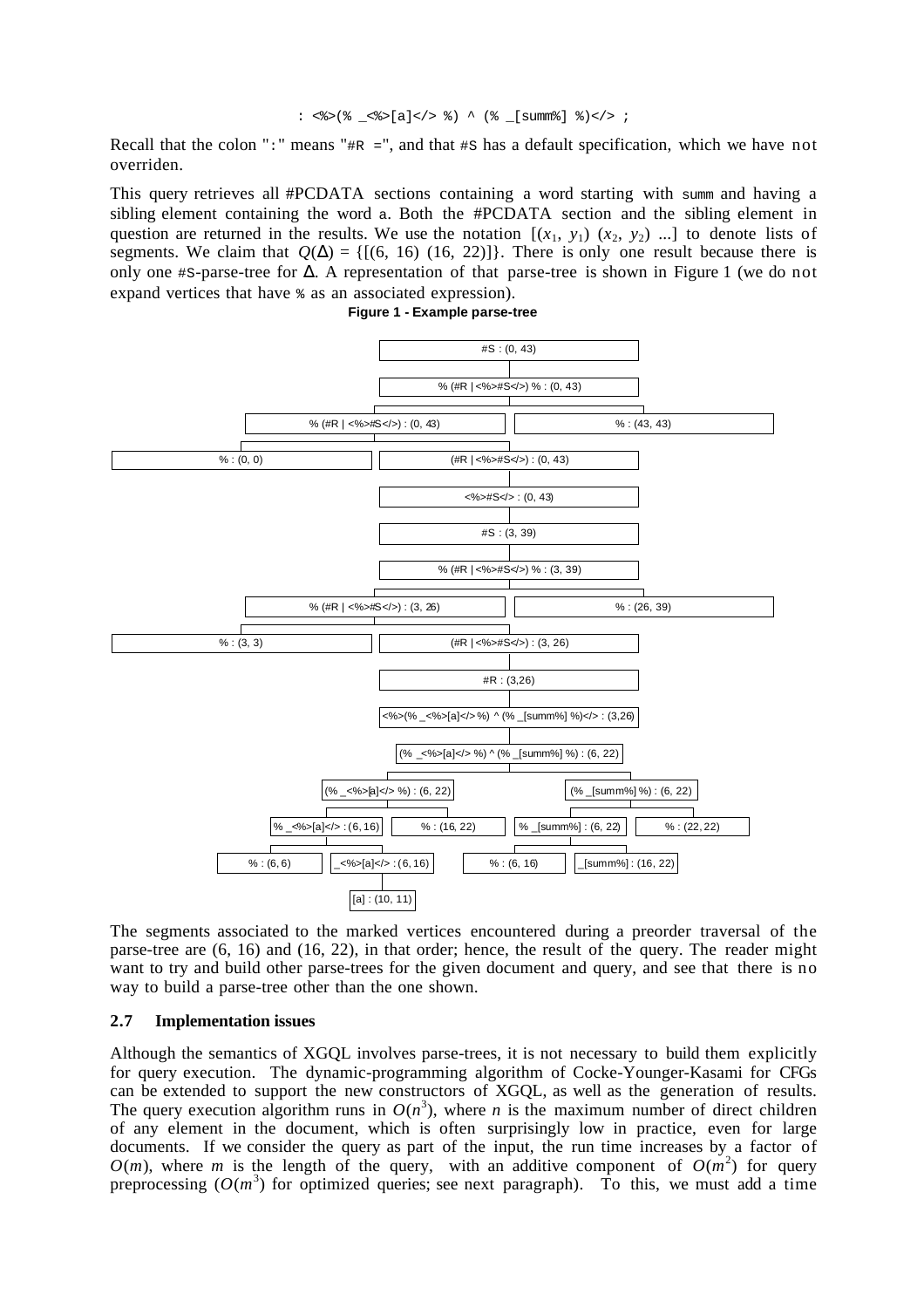linear in the length of the results to write them out. Result construction is lazy, and based on symbolic computation over an algebra of sets of segment lists. Only the actual results of the query are generated, after query evaluation is completed.

A large class of queries (including all the examples given below) can be optimized through NFA simulation, and are executable in time linear in the size of the document-base. A complete prototype in Java, built on top of James Clark's XP parser, and including query optimization, has been developed and is available from the second author. In practice, the performance of the prototype is usually surprisingly good, even with unoptimized queries and fairly large documentbases.

The task of writing XGQL queries is, like XML DTD creation, very much amenable to visual interfaces. Some visual elements in support of this task have been studied in (Sévigny et al. 1997).

# **3 SgmlQL**

As its name indicates, SgmlQL is an SQL like language aimed to manipulate SGML and now XML documents.

# **3.1 Semantics**

An XML document is a tree structured set of elements. An element is either atomic or compound. An atomic element is a character string (#PCDATA in XML). A compound element is described by its type name, by its attribute set and by its content which is an element list.

An element has a tree structure that we call its associated tree. The associated tree of an atomic element is reduced to this element. The associated tree of a compound element has a root which is its type name and a list of subtrees which are the associated trees of its subelements. Therefore the content structure of an element is an ordered forest.

SgmlQL has a functional semantics. A SgmlQL expression is either a constant (a type name, an attribute name, a character string or a number), a variable name, or an operation  $op(e_1, ..., e_n)$ where *op* is an operator name and  $e_1$ , ...,  $e_n$  are expressions. Type names or attributes names are in capital letters and variable names are prefixed by  $\zeta$  ( $\zeta$  for example).

# **3.2 Main operators**

The operator set of SgmlQL is very complete : about fifty operators. In this paper we only present those which are specific to the manipulation of XML elements and which make it possible: to build an element, to extract some components of an element, or to transform an element by replacing or deleting some of its subelements.

Extraction or transformation operations need to localize the affected components. Two location modes are taking in account:

- indexation to access type name, attributes, subelements or subjacent text of an element;
- filtering which consists in giving some information about the type or the content of the searched components without giving the absolute path to reach them.

Almost examples of this section are related to the manipulation of a bibliographic document bound to the \$doc variable and having the following DTD where declarations of elements having a #PCDATA content are omitted:

<!ELEMENT BIB (ENTRY+)> <!ELEMENT ENTRY (AUT+, TIT, CONF, YEAR, EDITOR?, FPAGE, LPAGE)> <!ELEMENT AUT (NAME, SURNAME+)>

# **3.2.1 Construction of an element**

Construction of an element is realized by the following operation: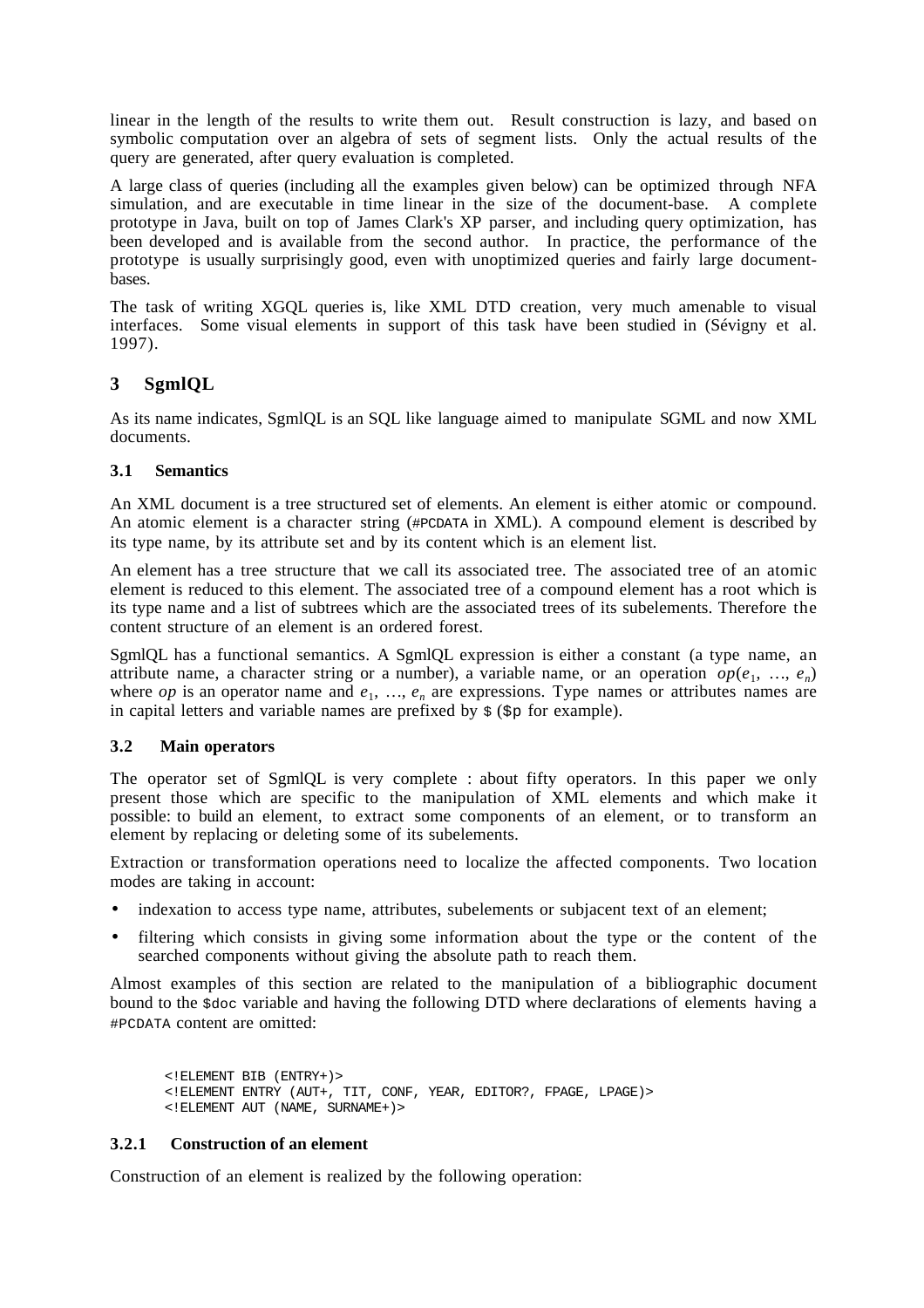element *n* [attr: *A*] content: *L*

where *n* is a type name, *A* is an attribute set and *L* is an element or an element list. Construction of an element list is realized by the following operation:

[*e*1, ...,*en*]

where each  $e_i$  is an element. Construction of an attribute set is realized by the following operation:

 ${n_1 = v_1, ..., n_k = v_k}$ 

where  $n_1, \ldots, n_k$  are attribute names and  $v_1, \ldots, v_k$  are attribute values. For example:

```
(Q1) element AUT
       content: [(element NAME content: "Ullman"),
                  (element SURNAME content "Jeffrey")]
```
Query Q1 constructs the following element:

<AUT><NAME>Ullman</NAME><SURNAME>Jeffrey</SURNAME></AUT>

### **3.2.2 Indexation**

Indexation of an element *e* is realized by the following operations:

- $gi(e)$ , the value of which is the type of  $e$ ,
- content( $e$ ), the value of which is the component list of  $e$ ,
- attr(*e*), the value of which is the attribute set of *e*,
- $\bullet$  text( $e$ ), the value of which is the left to right concatenation of the leaves of the associated tree of *e*.

Indexation of an element list *L* is realized by the following operations where *i* and *j* are positive integers denoting ranks in *L*:

- *L*[*i*], the value of which is the *i*th element of *L*,
- $L[i:j]$ , the value of which is the sublist of *L* between *i* and *j*.

Indexation of an attribute set *A* is realized by the following operations where *n*,  $n_1$ , …,  $n_k$  are attributes names in *A*:

- $a \rightarrow n$ , the value of which is the value of attribute *n* in *A*,
- *a* restrict\_to  $\{n_1, ..., n_k\}$ , the value of which is the subset of attributes of *A*, the names of which are in the given set.

For writing easiness, the  $\rightarrow$  operator can be directly applied to an element. Expression  $e\rightarrow n$  is equivalent to attr(*e*)->*n*.

### **3.2.3 Filtering**

SgmlQL is equipped with a very powerful filtering operator : the within operator, which selects subelements of an element given a set of constraints on their names, on their hierachical level, on their content or on their attributes.

A filtering operation has the following general form:

*F* [as *var*] within *e* [where *p*]

where  $e$  is the element to be filtered;  $F$  is a filter having the following form:

(first | every | top | bottom) [*niv*] [*N*]

*niv* is a constraint on the level of the searched subelements in the associated tree of *e*; *N* is a constraint on the type name of the searched elements, *var* is a variable bound to a subelement of *e*; *p* is a constraint (a boolean expression) on the content or on the attribute set of the *var*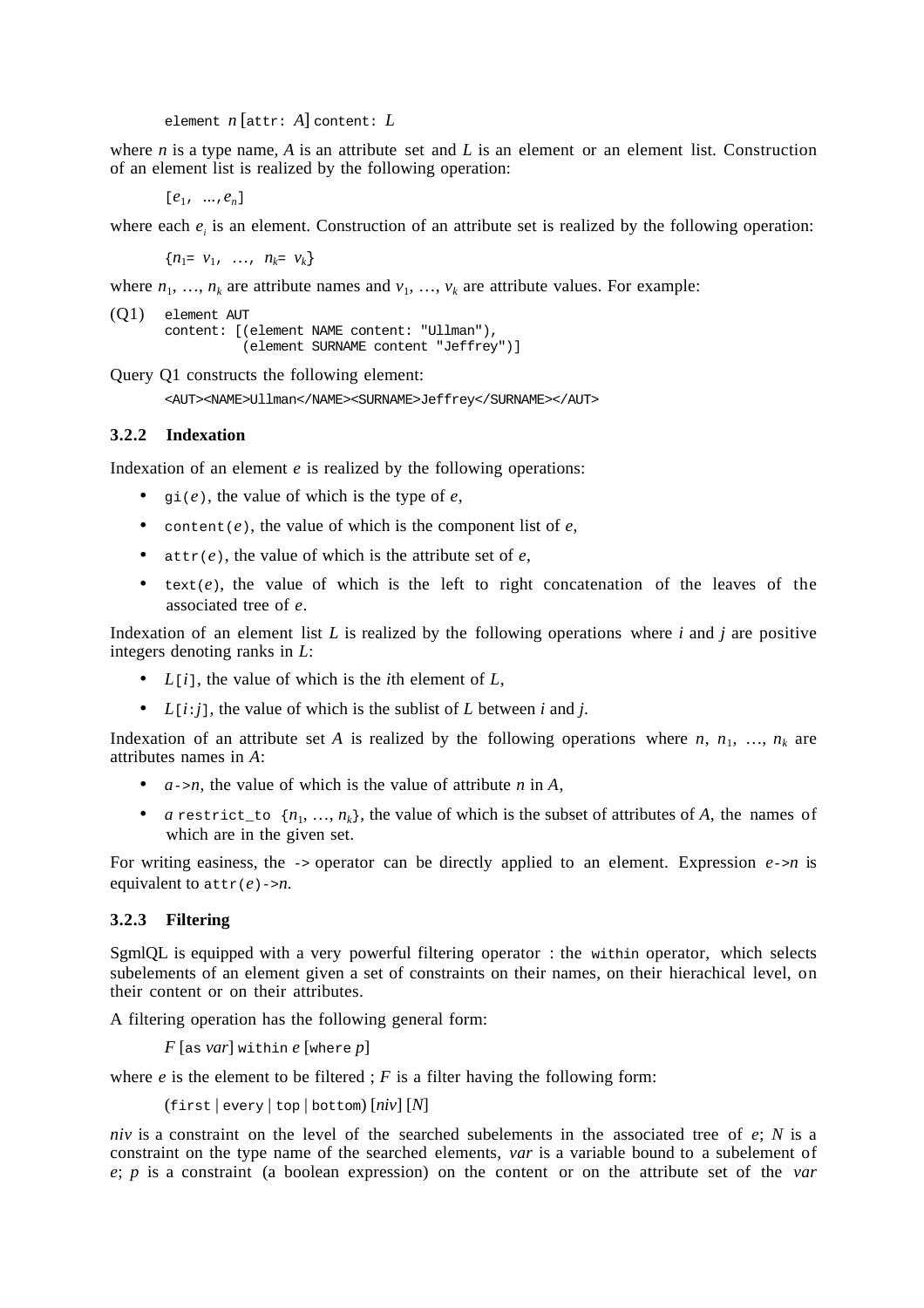subelement. Prefixed keywords first, every, top and bottom put a constraint on the number of searched subelements or on their depth level if the searched subelements are recursive (for example sections of a book).

The value of such filtering operation is an element list resulting from the following 5-steps process:

**Step 1.** The associated tree of *e* is scanned in post-order and each subelement *x* is passed to step 2.

**Step 2**. Subelement *x* is submitted to the level constraint *niv* which can have one of the following forms:

- *i*, where *i* is a level number: *x* is passed on to step 3 only if its level is *i*.
- $[i:i]$ , where *i* and *j* are level numbers: *x* is passed on to step 3 only if its level is between *i* and *j*.

(levels are numbered from 0 from root to leaves)

**Step 3.** Subelement *x* is submitted to the name constraint *N* which can have one of the following forms:

- *n*, where *n* is a type name : *x* is passed on to step 4 only if its type name is *n*.
- $\{n_1, \ldots, n_k\}$ , where each  $n_i$  is a type name : *x* is passed on to step 4 only if its type name is in the given set.
- excluding  $\{n_1, \ldots, n_k\}$ , where each  $n_i$  is a type name : *x* is passed on to step 4 only if its type name is not in the given set.

**Step 4.** Subelement *x* is submitted to the prefix constraint which has one of the following form:

- first : *x* is passed on to step 5 only if it is the first element of  $e$ ,
- every : *x* is passed on to step 5,
- top : *x* is passed on to step 5 only if it has no ancestor of type *n*,
- bottom : *x* is passed on to step 5 only if it has no successor of type *n*.

**Step 5.** Subelement *x* is submitted to the *p* constraint. For that, it is bound to *var*. If the value of *p* is true, *x* is definitively filtered.

Let us consider, for example, an XML document  $(s_{\text{my book}})$  describing a book divided into nested sections (element  $SEC$ ). Then query Q2 selects the most specific sections and query Q3 selects all sections, the text of which contains the substring "XML":

- $(Q2)$  every bottom SEC within \$my\_book
- $(Q3)$  every SEC as \$s within \$my\_book where content(\$s) = "XML"

### **3.2.4 Selection**

Selection is realized by the well known select…from…where operator. We describe it only through the two following examples:

```
(Q4) select [first TIT within $e, every AUT within $e]
       from $e in every ENTRY from $doc
       where text(first YEAR within $e) = "1999"
(Q5) select element BIBENTRY
               attr: YEAR = text(first YEAR within $e)
               content: [first TIT within $e,
                         element AUTHOR
                         content: [text((every SURNAME within $a)[1]),
                                   text(first NAME within $a)] ]
       from $e in every ENTRY within file "bibliography.xml",
            $a in every AUT within $e
       where text(first CONF within $e) match "France"
```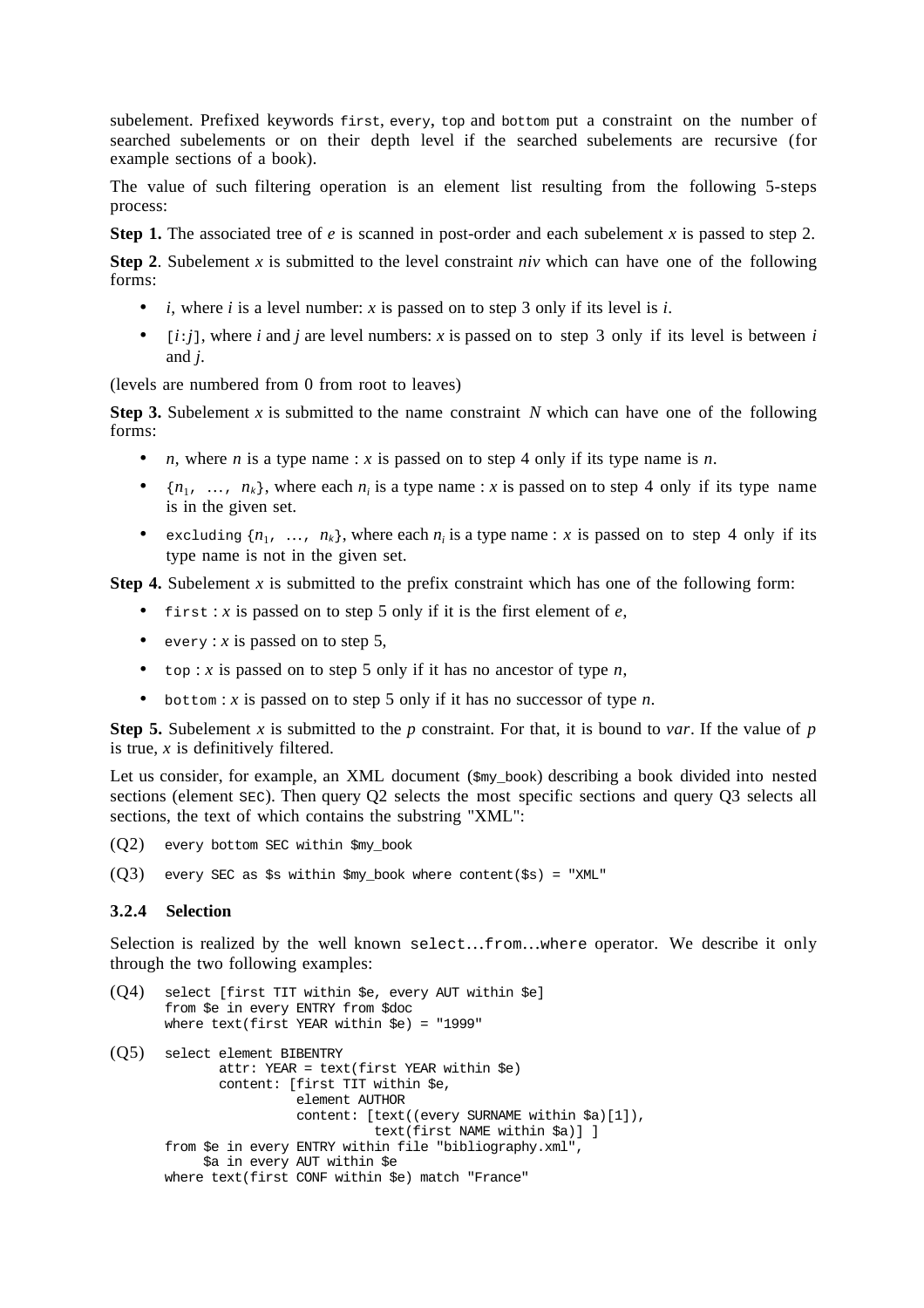```
 and ((text(first LPAGE within $e) -
      text(first FPAGE within \text{Se}) + 1) > 5)
```
Query Q4 selects the name and the first surname of each author who published a paper in a conference held in 1999. Query Q5 selects papers having more than five pages and published in a conference held in France. For each reference, the name and the first surname of each author, the title of the paper, the name of the conference and the year are given. Let us notice that the year becomes an attribute, and that the name and surname of each author are concatenated in a new element AUTHOR.

## **3.2.5 Element transformation**

To modify some subelements of an element, it is fastidious to use the select…from…where operator because that implies a complete reconstruction of this element. It is why SgmlQL is equipped with two specific operators replace and remove which make it possible to modify an element by replacing or removing some of its subelements.

The replacement operation has the following form:

replace  $F$  as *var* within  $e$  by  $v$ [where  $p$ ]

where *F* is a filter as defined above (cf. 3.2.3), *var* is a variable, *e* is an expression, the value of which is an element, *p* is a boolean expression, *v* is an expression, the value of which is an element or an element list. This operation returns a new version *e*' of *e* in which subelements filtered by *F* and verifying the *p* condition have been replaced by the *v* element. The where clause is optional.

The remove operation has the following form:

remove *F* as *var* within *e* where *p*

where  $F$ , *var* and  $p$  are defined as in the replace operation. This operation returns a new version *e*' of *e* in which subelements filtered by *F* and verifying the *p* condition have been removed.

By example, query Q6 replace in each entry, the content of the AUT element by the first author followed by the expression "et al.", if the number of authors exceeds one:

```
(Q6) replace every ENTRY as $e within file "bibliography.xml"
       where count(every AUT within $e) >1)
       by replace every AUT within $e
          by element AUT
              content: [first AUT within $e,
                        element AL content:"et al.",
                        remove every AUT within $e)]
```
## **3.2.6 Navigation**

SgmlQL enables to manipulate linked documents through HREF attributes (Bruno et al., 1999). A specific operator is used to express and control hypertextual navigation. A navigation expression is composed of a start point (e.g an URL) and a path to follow over the hypertext. Path filters are defined as regular expressions. For example,  $(-, )$ .  $(-, )$  is a path filter of length 2 where  $\rightarrow$  and \_ are two elementary filters which respectively filter any link and any node. Path filters can be restricted according to the structure of the path, the followed links and the traversed documents. A path is seen as a list of pairs (*link*, *node*). The *link* component catches all the data needed to define the relation between the source and the target documents. This component is represented as an SGML element, and provides attributes as BASE and HREF, which refer to the source and the target documents, and LABEL, which labels the link. The node component is built from the document which is viewed like a node of the graph. The root tag is enriched with some attributes as URL which identifies the document or mimetype.

In order to produce the set of paths matching a pattern, a specific operator called navigate is defined. Variables can be bound to any component of a path filter. These variables are used to define constraints on the links and/or on the content of the nodes traversed. They can also be used to extract some components of these links and nodes. By example: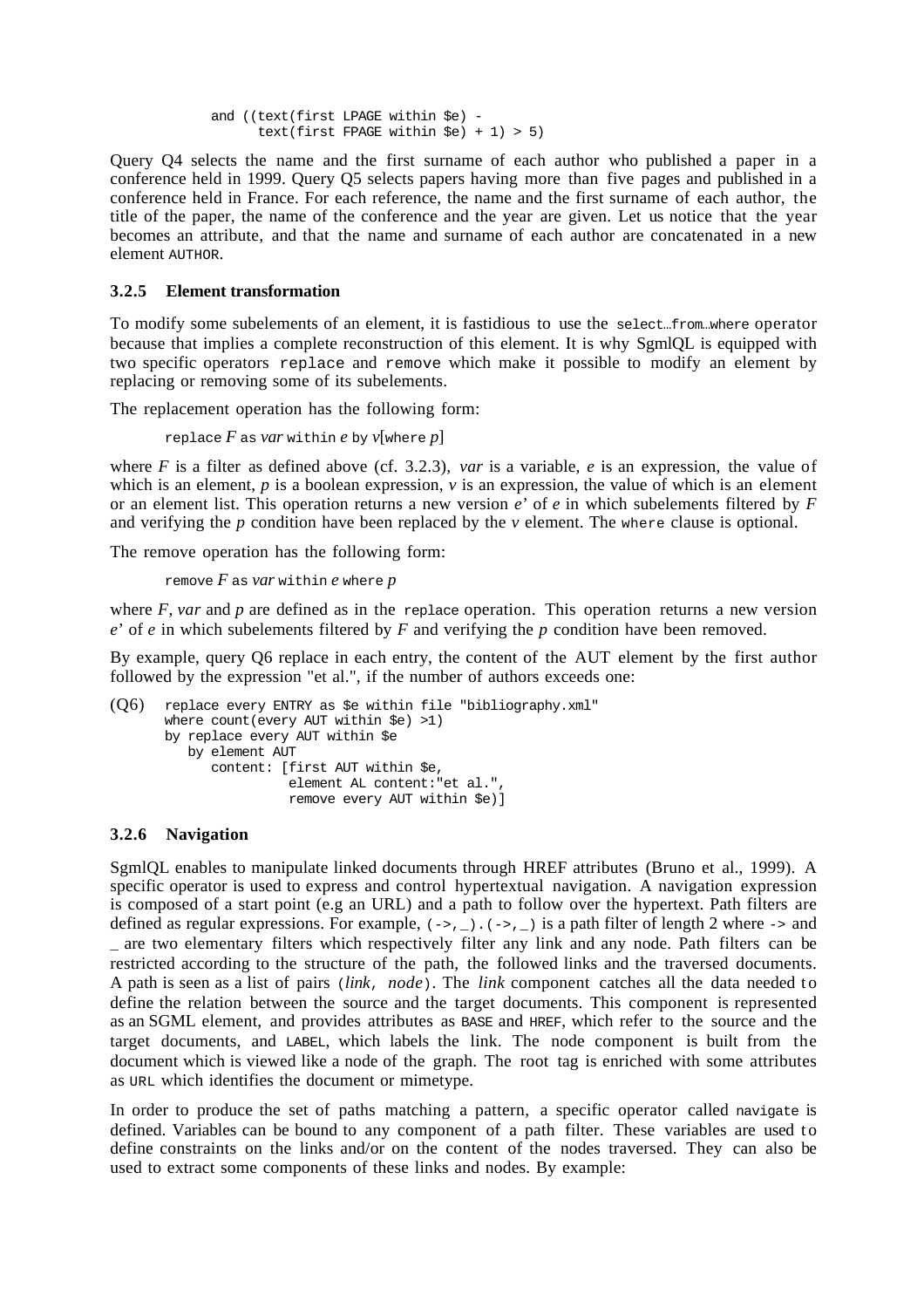```
(Q7) select first TITLE within $d
      from navigate
      node (http://www.navigo.com/paris/hist/musee-orsay.html)
            (-> as $1, - as $d)where $l->label match "impressionistic"
(Q8) select element ITEM
              attr: URL = $d->URL
              content: text(first TITLE within $d)
       from $node about "painting",
          navigate $node (-> as $1, _ as $d)
      where $l->HREF match ".fr",
```
Query Q7 returns the titles of documents reached in one step from the Orsay Museum web server, the label of which matches "impressionistic". Query Q8 returns a list of ITEM elements, each one referencing (URL and TITLE) a document dealing with "painting" and retrieved by an index server (about operator).

## **3.3 Implementation**

An SgmlQL interpreter (http://www.univ-tln.fr/~gect/simm/SgmlQL) implements all the functionalities described in this section. Initially, this tool was named MtSgmlQL because it has been developed within the MULTEXT european project, objective of which was to develop tools to anotate, analyze and manipulate corpora of SGML documents. SgmlQL have been developed for UNIX operating systems. It needs no preliminary indexing of queried documents. Queries are evaluated in a pipe-line mode, which provides a physical-level optimisation. Besides, it is possible to use SgmlQL as a filter in a UNIX command.

# **4 Integrating XGQL into SgmlQL**

### **4.1 Introduction of environments in XGQL**

In order to fully exploit the possibilities of the host language, the result-generation mechanism of XGQL (the "underscore" mechanism) must be enhanced to support environment generation. The underscore mechanism can be viewed as generating environments with a single variable. To support multiple-variable environments, the selected subexpressions in the query are no longer prefixed by an underscore character, but rather suffixed by a variable name in parentheses. In the concrete syntax, variable names are of the form \$name. Then, we modify the definition of the result of a parse tree; instead of being a mere list of segments,  $\rho(\Pi)$  is redefined as a mapping from variable names to lists of segments, as follows: Vertices in  $\Pi$  are considered "marked" by a variable *x* iff their associated expression is suffixed by (*x*). For each variable *x* occurring as a mark in  $\Pi$ ,  $\rho_{r}(\Pi)$  is defined as the singleton function mapping variable name *x* to the ordered (possibly empty) list of (possibly empty) segments  $\sigma(v_1)$ ,  $\sigma(v_2)$ , ...,  $\sigma(v_n)$ , where  $v_1$ ,  $v_2$ , ...,  $v_n$  is the ordered list of *x*-marked vertices encountered during a preorder traversal of  $\Pi$ . Finally,  $\rho(\Pi)$  is defined as the union of the  $\rho_{\nu}(\Pi)$  singleton functions, over all *x* occurring as a mark in  $\Pi$ . As before,  $O(\Delta)$  is defined as:

$$
\bigcup_{\Pi \text{ is a } Q\text{-parse-tree for }\kappa(\Delta)} \left\{ \rho(\Pi) \right\}.
$$

Members of  $O(\Delta)$  are distinct environments that are passed successively to the SgmlQL host language for processing. Observe that, again,  $Q(\Delta) \neq \emptyset$  iff  $Q$  matches  $\Delta$ , and that, if  $Q$  matches  $\Delta$ but has no variables,  $Q(\Delta) = \{ \emptyset \}$ , where  $\emptyset$  can be seen as the "null environment".

### **4.2 Examples**

We illustrate the proposed integration through examples. The first two use the document ( $\epsilon d\sigma c$ ) containing bibliographical references (see section 3.2). They show user manipulations on structured documents. The three following queries are dedicated to natural language processing. The two last examples illustrate user search on Web pages. First, we rewrite queries Q4 (name and first surname of each author who published a paper in a conference held in 1999) and Q5 (papers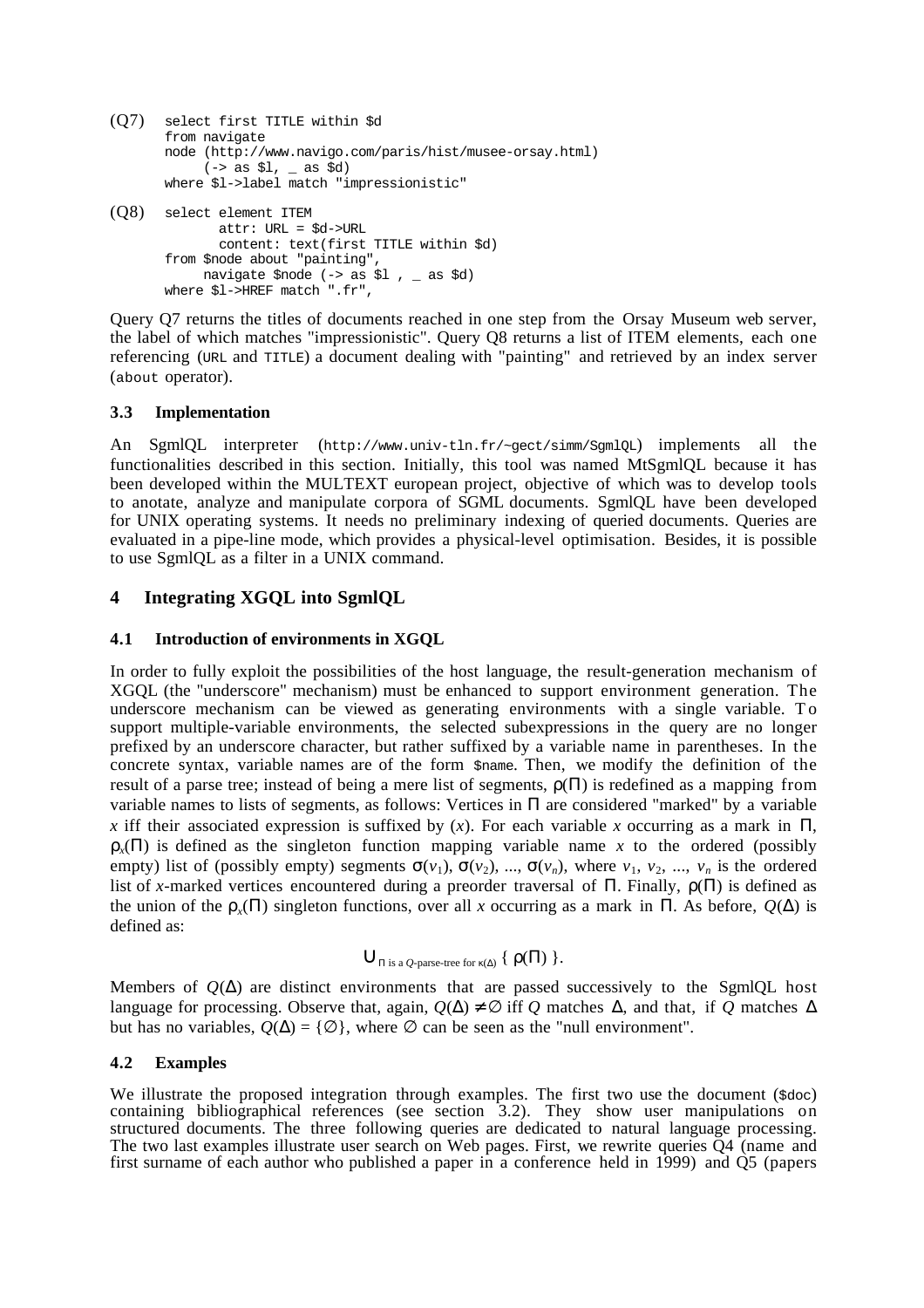having more than five pages and published in a conference held in France). These new expressions are more compact and a pattern to filter is described in a single step.

```
(Q4') select [$t, $a]
       from xqql(<BIB> % <ENTRY> AUT*($a) TIT($t) % <DATE>[1999]</> % </> %
                  </>) within $doc
```
As explained earlier in Section 2, an XGQL pattern can be viewed as a template that must match the document, but can match it in different ways, each generating a distinct environment. A "%" matches any well-formed (and possibly empty) segment. A variable name in parentheses (\$id) after a subpattern will bind the variable to an element matching the subpattern. Any genID without  $\leftrightarrow$  represents an element with no content criterion (thus, is an abbreviation for <GENID>%</>). An expression like [1999] specifies a textual content criterion. In our example, each <ENTRY> element in the document will be matched separately, resulting in the generation of as many environments as the total number of <ENTRY> occurrences. Each environment will provide a binding for each of the variables  $\zeta_{a}$ ,  $\zeta_{t}$ . The overall result of the query is a list of pairs ( $\zeta_{t}$ ,  $\zeta_{a}$ ) where  $st$  is a TIT and  $sa$  is a list of AUT.

```
(Q5') select element BIBENTRY
              attr: DATE = text(\text{sd}) content: [element AUTHOR
                         content: [text($s), " ", text($n)], $t]
       from xgql(<BIB> %
                      <ENTRY> %
                         <AUT> NAME($n) SURNAME($s) % </> % TIT($t)
                         <CONF>[France]</> DATE($d) % FPAGE($p1) LPAGE($p2)
                     \lt/ > \approx </>) within $doc
       where (text(Sp2) - text(Sp1) + 1) > 5
```
In our example, each ENTRY element in the document will be matched separately, and each AUT element within each ENTRY element will also be matched separately, resulting in the generation of as many environments as the total number of AUT elements. Each environment will provide a binding for each of the variables  $\varsigma_{p}$ ,  $\varsigma_{p}$ ,  $\varsigma_{p}$ ,  $\varsigma_{p}$ ,  $\varsigma_{p}$ ,  $\varsigma_{p}$ ,  $\varsigma_{p}$ ,  $\varsigma_{p}$ . Notice how the data extracted from the document is reorganized: the date becomes an attribute, the name and surname of each author are concatenated and become the content of a new element AUTHOR.

Consider now natural language processing for which text-oriented software tools are in dire need. Many NLP utilizations of corpora do pattern-matching on texts : for example, for modifying a markup or for extracting parts of text with a specific structure.

Suppose a book (\$mybook) composed of paragraphs with sentences, where both paragraphs and sentences are marked up . The query Q9 extracts all the sentences of this book and removes all tags in these sentences. The query transforms the associated tree of the element  $\frac{2}{3}$  mybook.

```
(Q9) replace xgql(: SENTENCE($s)) within $mybook
      by element SENTENCE content : text($s)
```
Query Q10 modifies the marked up by describing the grammatical category as an attribute. For example by transforming <VERB>eat</VERB> into <WORD CAT = "VERB">eat</WORD>.

```
(010) replace xqql(: SENTENCE($s))from $mybook
       by replace xqql(\langle\ > \{(sc) \langle\ \langle\ w)) from \s
            by element WORD
               attr: CAT = qi(\$w) content:$c
```
The last query is taken from (Sornlertlamvanich, 1994), it makes it possible to search Thaï sentences which contains occurrences of the pattern N\CL--DET. This pattern represents sequences made of a noun consecutively or non consecutively followed by a classifier and consecutively followed by a determinant. Query Q11 extracts sentences with such a structure.

```
(Q11) select $s
      from xgql(: <SENTENCE>NOUN % CLASS DET </>($s))
      within $mybook
```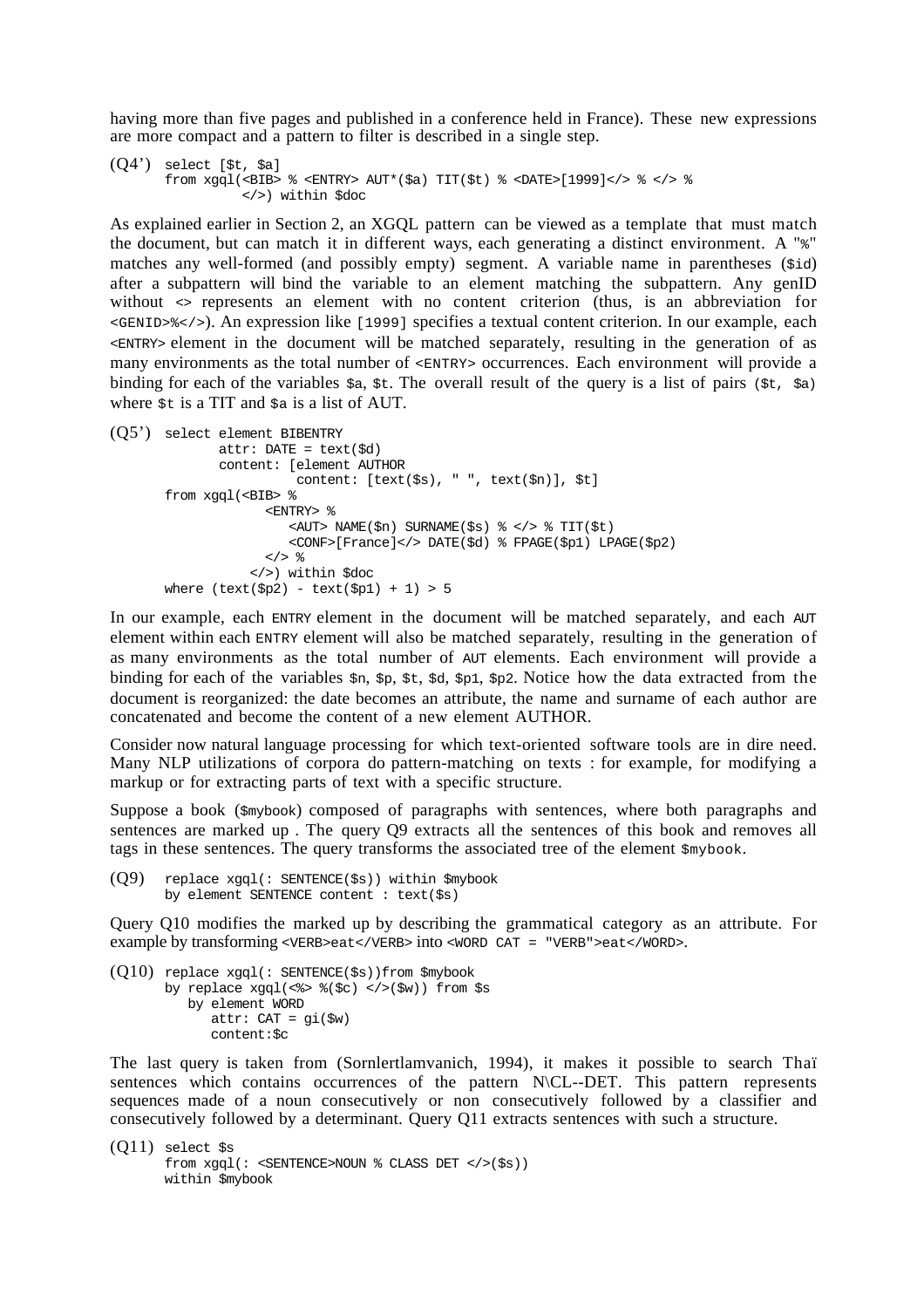Finally, we illustrate queries on HTML page. Suppose a document (\$page) consists of a sequence of intermixed H1 and/or P elements. We want all paragraphs containing the word «painting», together with the nearest H1 element that precedes it. This query (Q12) will return all such paragraph, together with the nearest H1 element that precedes it.

 $(Q12)$  select  $[\$h, \$p]$ <br>from  $\frac{3}{2}$ from xgql( : H1 (\$h) P\* <P>[painting] </> (\$p)) within \$page

Query Q13 is the same but the paragraphs extracted must contain an image (format .gif).

 $(Q13)$  select [\$h, \$p] from xgql( : H1 (\$h)  $P^*$  <P>[painting] </> (\$p)) within \$page where exists \$t in xqql(:A) within \$p: \$t->HREF match "\*.qif"

It is possible and can be useful to combine in a single query the XGQL pattern and SgmlQL pattern because the semantics of each one is clear and both return environments. For instance, the following query (Q14) adds further criteria to query Q7:

```
(Q14) select [first TITLE within $d, $h, $p]
       from navigate node("http://www.navigo.com/paris/hist/musee-orsay.html")
                     (- > as $1, - as $d)xqq1( : H1 ($h) P* <P>[painting] </> ($p)) within $d
       where $l->label match "impressionistic"
              and exists $t in xgql(:A) within $p: $t->HREF match "*.gif"
```
returns the list of document titles reached from the Orsay museum Web server following one link, the label of which matches "impressionistic", and H1 element preceding P element which contains the word "painting" and at least one image.

## **5 Related works and conclusion**

Our proposition is closed to the XML-OL language (Deutsch et al., 1998) which enables to extract, to transform and to integrate XML data. Its main operator where...construct is a particular form of the SgmlQL select...from...where. XML-QL patterns are element patterns which defines attributes and components to filter with a XML-like syntax, whatever their level (siblings, descendants or ancestors). It is not precised if a horizontal pattern with regular expressions - like TIT followed by AUT\* - is allowed. Variables are used, as in SgmlQL, to extract fragments of documents which are post processed in the construct clause. XML-QL provides operators as group by or order by but not update operators as remove or replace.

Lorel (Abiteboul et al, 1997), the query langage of the data management system for semistructured data Lore, is, as SgmlQL, derived on OQL. Patterns are expressed by the generalized path expressions with wild card and arbitrary regular expressions. Variables can be bound to patterns to extract parts of data. As in SgmlQL, most of patterns describing siblings can be expressed but by decomposition step by step and not in a single pass. Lorel does not provide an operator to build new documents from extracted parts and no update operators.

Community of natural language processing is interested in the querying of linguistic annoted corpora. Q4M (Mengel et al., 1998) of MATE project or LT NSL (1997) provide either interactive graphical interface to query XML documents or a C-based API for accessing and manipulating SGML documents. Even if they provide facilities, no one offers a declarative language, as SgmlQL+XGQL proposes, combining in the same and single expression, patterns to filter, conditions to verify and structure to build as result. We show in section 4 that if a document is finely marked up, it is possible to finely query or transform it. A typical query given for Q4M is : "Find all adverbs by Peter which include "H\*" and follow directly after an answer by Mary. It can be expressed with " $XGQL + SgmIQL$ " in an easy way.

Finally, we can cite the XSL(2000a) language, the XML(1998) Stylesheet Language. A stylesheet is a well-formed XML document defined to present a type of document and its purpose is not at all to provide a manipulation language. But XSL, by means of the language  $XSLT(1999)$ , enables to transform the structure of a XML document before applying rules for its presentation. A rule is a pair of a pattern and its associated transformation. A pattern is described by means of an Xpath (1999) expression which captures any hierarchical or horizontal relationships between elements.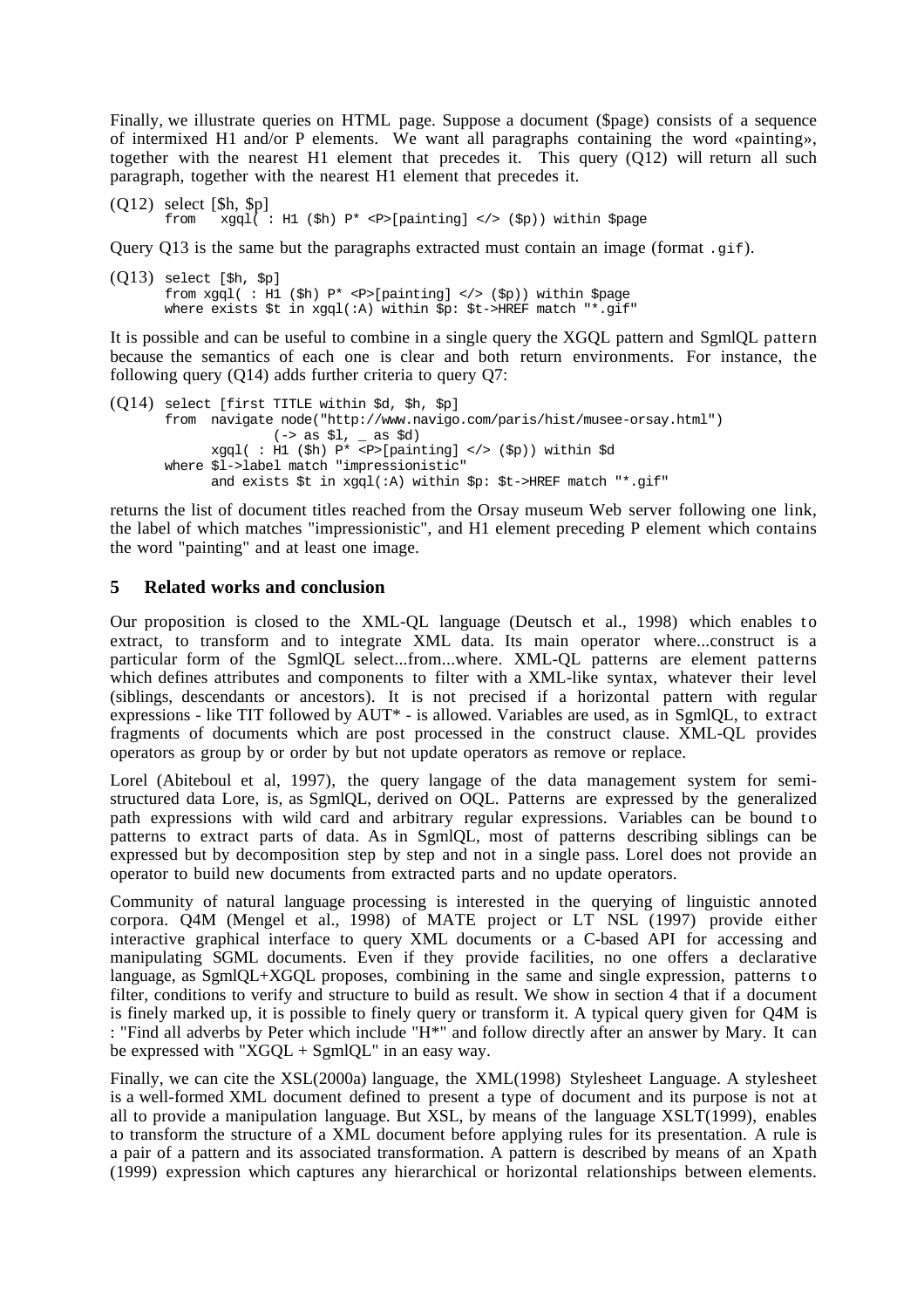Any component of a XML document can be reached whatever its granularity. The Xpath expression is, according to us, a very interesting alternative to express patterns in the SgmlQL from clause. We study this integration in a parallel work. Conversely, XSLT is another very natural candidate host language for integrating the powerful patttern-matching of XGQL, an avenue we plan to explore in future work.

#### **6 Bibliographical references**

- Abiteboul, S, Quass, D, McHugh J., Widow, A., Wiener J. (1997). The Lorel query language for semi-structured data. In *International Jouranl on Digital Libraries*,  $1(1)$  (pp. 68–88).
- Bruno ,E. , Le Maitre, J., Murisasco, E. (1999). "Controlled Hypertextual Navigation in the SgmlQL Language", Proceedings of 10th International Conference DEXA'99. Springer Florence, Italy.

Ceri, S.(1999). "Models and tools for designing data-intensive Web applications", *Actes des 15èmes journées Bases De Données Avancées*, Invited conference, Bordeaux.

- Deutsch, A, Fernandez, M, Florescu, D., Levy, A., Suciu D. (1998). XML-QL: a query language for XML. Submission to the World Wide Web Consortium*.* Online: http://www.w3.org/TR/NOTExml-ql.
- Dublin Core (2000). Dublin Core Metadata Initiative, online: <http://purl.org/dc>, visited 2000-02- 28.
- GILS (Global Information Locator Service) (1999), online: <http://www.gils.net/>, visited 2000-02- 28.
- Gonnet, G.H., Tompa, F.W. (1987). "Mind your grammar: a new approach to modelling text", *Proc. 13th VLDB Conference*, Brighton.
- Harié, S., Le Maitre, J., Murisasco, E., Véronis, J. (1996). "SgmlQL, un langage de requêtes pour la manipulation de documents SGML", *Cahiers GUTemberg numéro spécial TEI (Text Encoding Initiative*), n°24 juin 1996, (pp 181-184).
- Hopcroft, J.E., Ullman, J.D. (1979). *Introduction to automata theory, languages, and computation*, Addison-Wesley.

http://www.w3.org/TR/1999/NOTE-SYMM-modules-19990223

- Kilpeläinen, P., Mannila, H. (1992). "Grammatical tree matching", *Proc. 3rd annual symp. Combinatorial Pattern Matching*, Springer-Verlag, pp. 162-174.
- Kilpeläinen, P., Mannila, H. (1993). "Retrieval from Hierarchical Texts by Partial Patterns", *Proceedings of ACM-SIGIR'93*, Pittsburgh (US), pp. 214-222.
- Kuikka, E., Salminen, A. (1997). "Two-dimensional filters for structured text." *Information Processing & Management*, vol. 33, no 1, 1997, pp. 37-54.
- LT NSL (1997). Online: http://www.ltg.ed.ac.uk/software/lt\_nsl.html
- Marcoux, Y., Sévigny, M. (1997). "Querying hierarchical text and acyclic hypertext with generalized context-free grammars." In: L. Devroye, C. Chrisment. *Computer-Assisted Information Searching on Internet: Actes de la conférence RIAO 1997*, vol. 1. Paris, Centre de hautes études internationales d'informatique documentaire, 1997, pp. 546-561.
- Mengel, A. Heid, U. Fitschen, A, Evert, S. (1998). Improved Query Language (Q4M). Online: http://www.ims.uni-stuttgart.de/projekte/mate/
- Navarro, G., Baeza-Yates, R. (1995). "A language for queries on structure and contents of textual databases", *Proc. ACM-SIGIR'95*, Seattle.
- Salminen, A., Tompa, F.W. (1992). "PAT expressions: an algebra for text search", *Proc. 2nd Int. Conf. on Computational Lexicography, COMPLEX'92*, pp. 309-332.
- Sévigny, M. Marcoux, Y. (1996). "Construction et évaluation d'un prototype d'interfaceutilisateurs pour l'interrogation de bases de documents structurés." *Canadian Journal of Information and Library Science / Revue canadienne des sciences de l'information et de bibliothéconomie*, vol. 21, no 3/4, septembre-décembre 1996, pp. 59-77.
- *SgmlQL reference manual and download.* Online: http://www.univ-tln.fr/~gect/simm/SgmlQL/.